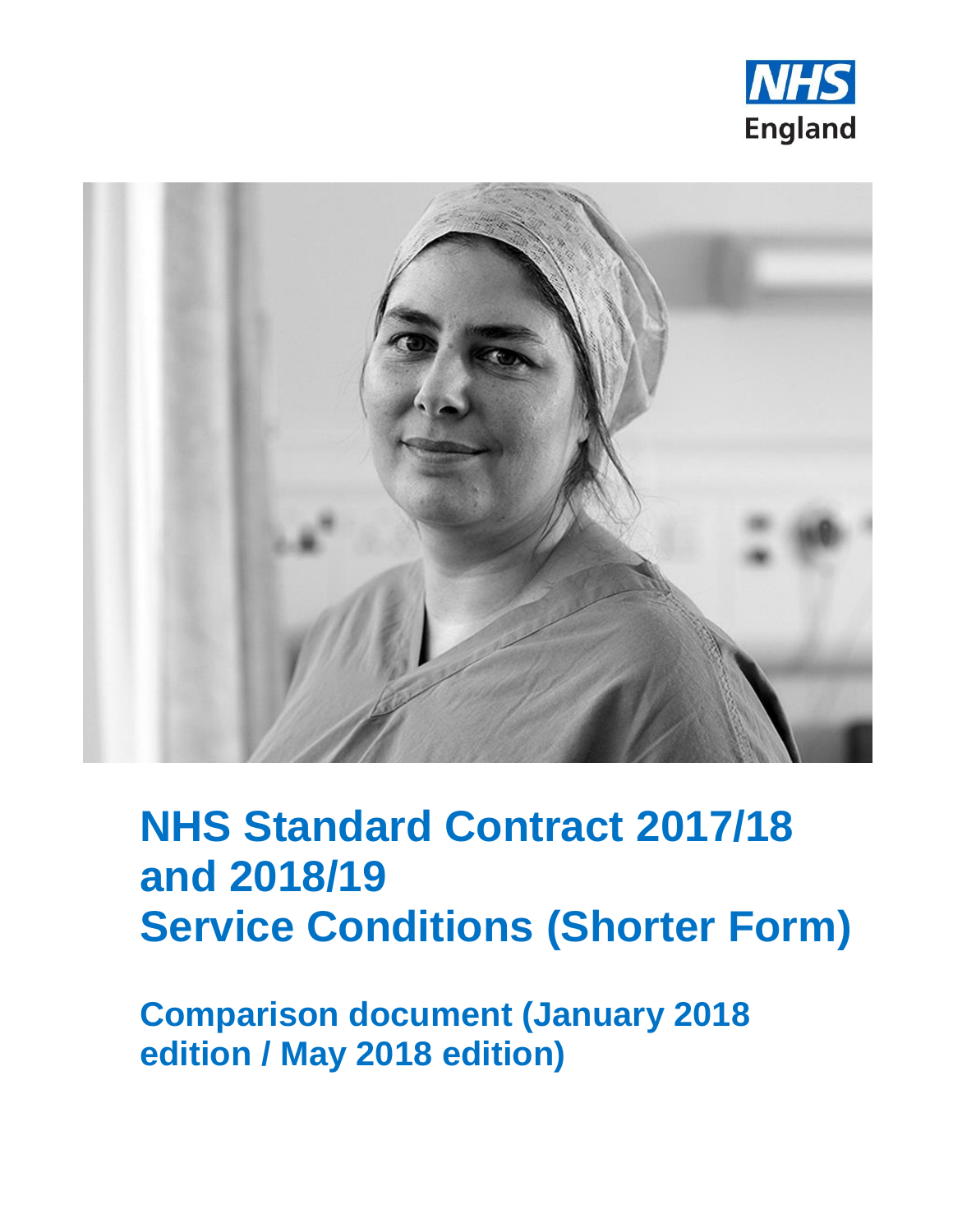#### **NHS England INFORMATION READER BOX**

| <b>Directorate</b> |                            |                               |
|--------------------|----------------------------|-------------------------------|
| Medical            | Operations and Information | Specialised Commissioning     |
| Nursing            | Trans. & Corp. Ops.        | <b>Commissioning Strategy</b> |
| Finance            |                            |                               |
|                    |                            |                               |

| <b>Publications Gateway Reference:</b>       | 08025                                                                                                                                                                                                                                                                                                                   |
|----------------------------------------------|-------------------------------------------------------------------------------------------------------------------------------------------------------------------------------------------------------------------------------------------------------------------------------------------------------------------------|
| <b>Document Purpose</b>                      | Resources                                                                                                                                                                                                                                                                                                               |
| <b>Document Name</b>                         | Comparison document: NHS Standard Contract shorter-form Service<br>Conditions 2017-19 (January 2018 edition) / 2017-19 (May 2018<br>edition)                                                                                                                                                                            |
| Author                                       | NHS Standard Contract Team, NHS England                                                                                                                                                                                                                                                                                 |
| <b>Publication Date</b>                      | May 2018                                                                                                                                                                                                                                                                                                                |
| <b>Target Audience</b>                       | CCG Clinical Leaders, CCG Accountable Officers, CSU Managing<br>Directors, Care Trust CEs, Foundation Trust CEs, Local Authority CEs,<br>NHS Trust Board Chairs, NHS England Regional Directors, Directors of<br>Finance, NHS Trust CEs, Parties to an NHS Standard Contract<br>(commissioners and providers)           |
| <b>Additional Circulation</b><br>List        |                                                                                                                                                                                                                                                                                                                         |
| <b>Description</b>                           | This comparison document shows the 'tracked changes' between the<br>NHS Standard Contract shorter-form 2017-19 (January 2018 edition)<br>Service Conditions, and the NHS Standard Contract shorter-form 2017-<br>19 (May 2018 edition) Service Conditions. The document should be<br>used for comparison purposes only. |
| <b>Cross Reference</b>                       | NHS Standard Contract https://www.england.nhs.uk/nhs-standard-<br>contract/                                                                                                                                                                                                                                             |
| <b>Superseded Docs</b><br>(if applicable)    | NA                                                                                                                                                                                                                                                                                                                      |
| <b>Action Required</b>                       | <b>NA</b>                                                                                                                                                                                                                                                                                                               |
| <b>Timing / Deadlines</b><br>(if applicable) | NA                                                                                                                                                                                                                                                                                                                      |
| <b>Contact Details for</b>                   | NHS Standard Contract team                                                                                                                                                                                                                                                                                              |
| further information                          | <b>NHS England</b>                                                                                                                                                                                                                                                                                                      |
|                                              | 4E64 Quarry House                                                                                                                                                                                                                                                                                                       |
|                                              | Leeds                                                                                                                                                                                                                                                                                                                   |
|                                              | LS2 7UE                                                                                                                                                                                                                                                                                                                 |
|                                              | nhscb.contractshelp@nhs.net                                                                                                                                                                                                                                                                                             |
|                                              | https://www.england.nhs.uk/nhs-standard-contract/2017-19-update-may/                                                                                                                                                                                                                                                    |
| <b>Document Status</b>                       |                                                                                                                                                                                                                                                                                                                         |
|                                              | This is a controlled decument. Whilet this decument may be printed, the electronic version posted on                                                                                                                                                                                                                    |

This is a controlled document. Whilst this document may be printed, the electronic version posted on the intranet is the controlled copy. Any printed copies of this document are not controlled. As a controlled document, this document should not be saved onto local or network drives but should always be accessed from the intranet.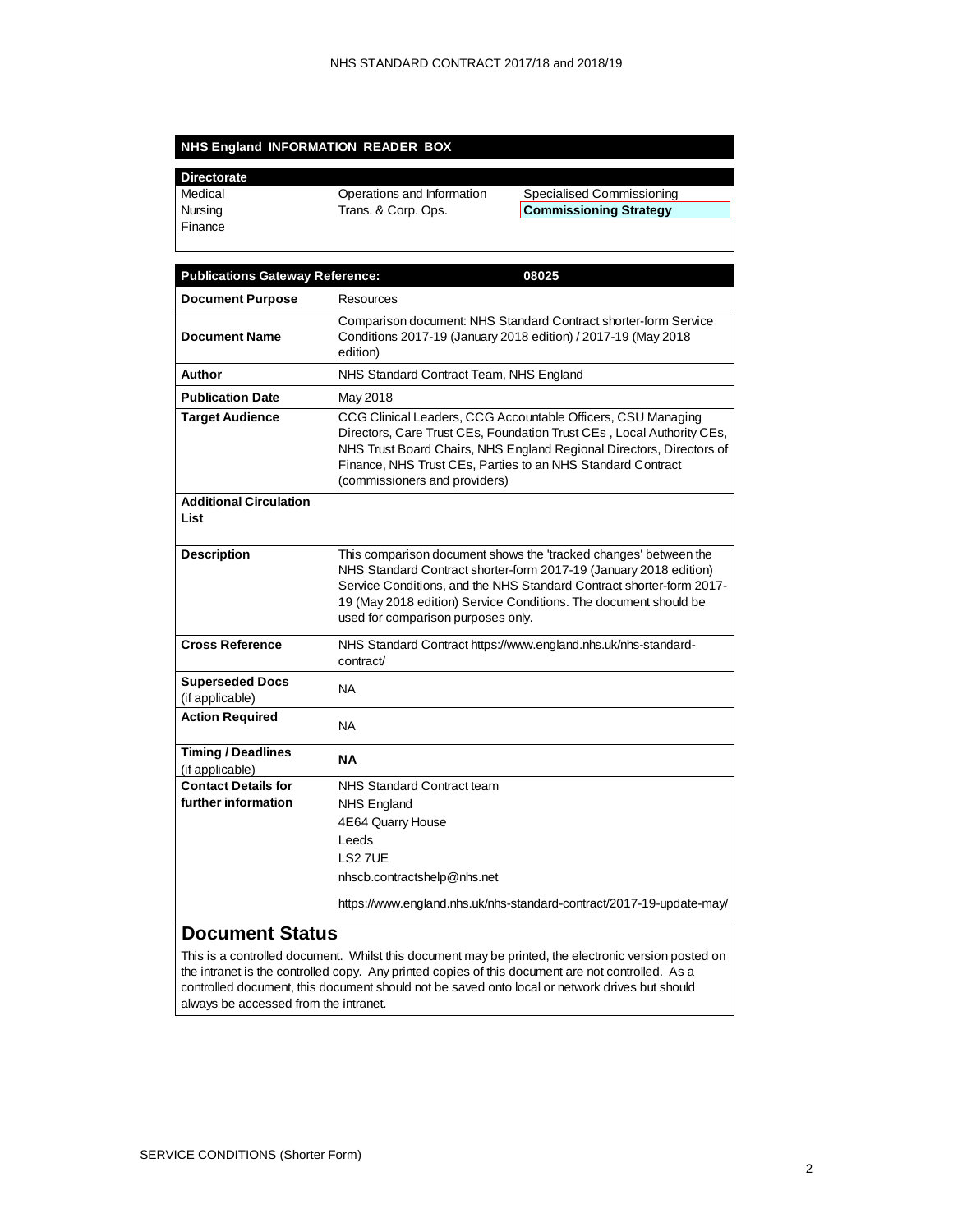# **NHS Standard Contract 2017/18 and 2018/19**

### **Service Conditions (Shorter Form)**

## **Comparison document (January 2018 edition compared to May 2018 edition)**

First published: May 2018

Prepared by: NHS Standard Contract Team NHS England nhscb.contractshelp@nhs.net

Document Classification: **Official**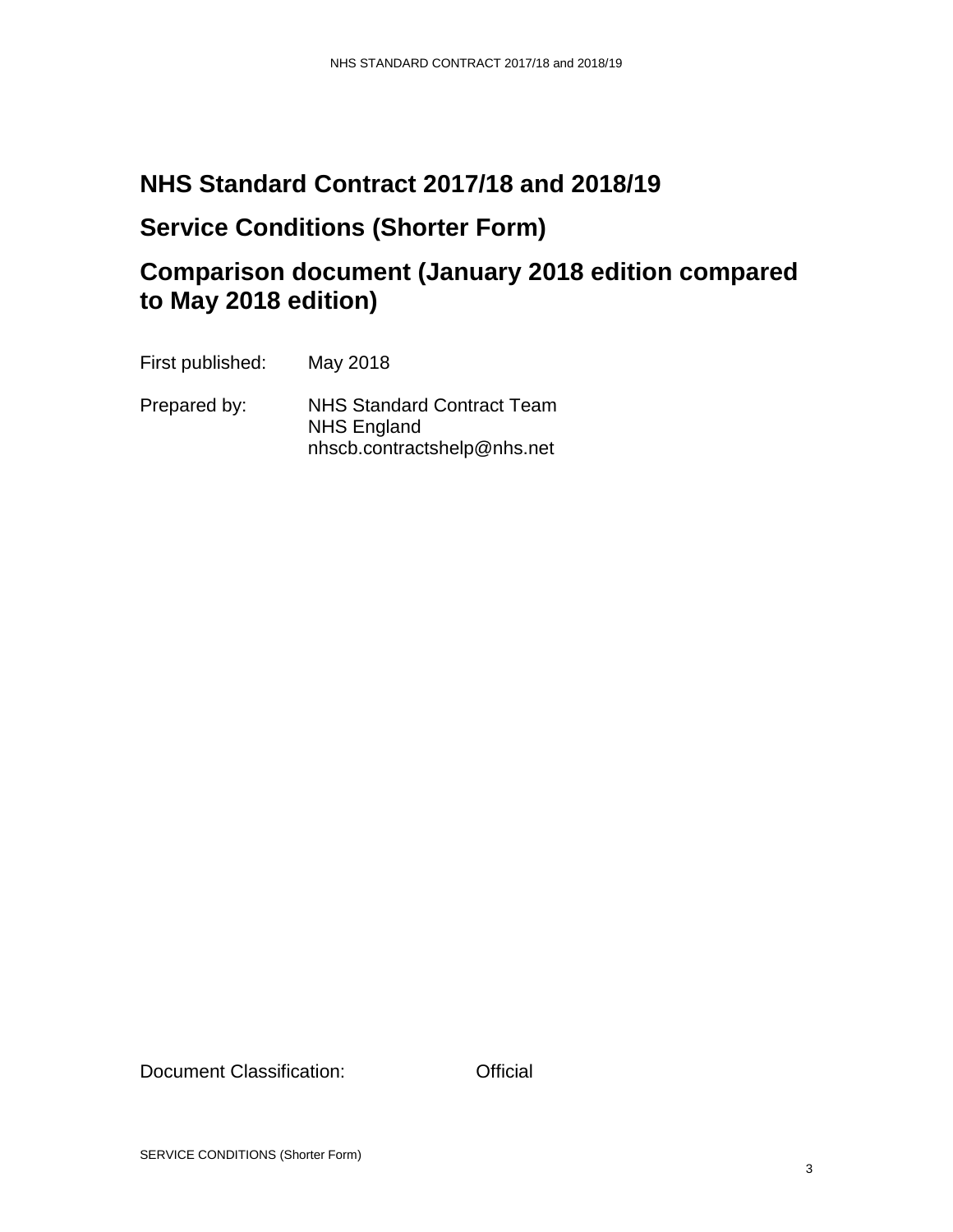| SC <sub>1</sub> |       | <b>Compliance with the Law and the NHS Constitution</b>                                                                                                                                                                                            |     |
|-----------------|-------|----------------------------------------------------------------------------------------------------------------------------------------------------------------------------------------------------------------------------------------------------|-----|
| 1.1             |       | The Provider must provide the Services in accordance with the Fundamental Standards of<br>Care and the Service Specifications.                                                                                                                     | All |
| 1.2             |       | The Parties must perform their respective obligations under this Contract in accordance with:                                                                                                                                                      | All |
|                 | 1.2.1 | the terms of this Contract; and                                                                                                                                                                                                                    |     |
|                 | 1.2.2 | the Law; and                                                                                                                                                                                                                                       |     |
|                 | 1.2.3 | Good Practice.                                                                                                                                                                                                                                     |     |
|                 |       | The Provider must, when requested by the Co-ordinating Commissioner, provide evidence of<br>the development and updating of its clinical process and procedures to reflect Good Practice.                                                          |     |
| 1.3             |       | The Parties must abide by and promote awareness of the NHS Constitution, including the<br>rights and pledges set out in it. The Provider must ensure that all Sub-Contractors and all Staff<br>abide by the NHS Constitution.                      | All |
| SC <sub>2</sub> |       | <b>Regulatory Requirements</b>                                                                                                                                                                                                                     |     |
| 2.1             |       | The Provider must:                                                                                                                                                                                                                                 | All |
|                 | 2.1.1 | comply, where applicable, with the registration and regulatory compliance guidance of<br>any relevant Regulatory or Supervisory Body, and with any requirements, standards<br>and recommendations issued from time to time by such a body;         |     |
|                 | 2.1.2 | consider and respond to the recommendations arising from any audit, Serious Incident<br>report or Patient Safety Incident report;                                                                                                                  |     |
|                 | 2.1.3 | comply with the standards and recommendations issued from time to time by any<br>relevant professional body and agreed in writing between the Co-ordinating<br>Commissioner and the Provider;                                                      |     |
|                 | 2.1.4 | comply, where applicable, with the recommendations contained in NICE Technology<br>Appraisals and have regard to other Guidance issued by NICE from time to time;                                                                                  |     |
|                 | 2.1.5 | respond to any reports and recommendations made by Local Healthwatch.                                                                                                                                                                              |     |
| SC <sub>3</sub> |       | <b>Service Standards</b>                                                                                                                                                                                                                           |     |
| 3.1             |       | The Provider must:                                                                                                                                                                                                                                 | All |
|                 | 3.1.1 | not breach the thresholds in respect of the Operational Standards, National Quality<br>Requirements and Local Quality Requirements; and                                                                                                            |     |
|                 | 3.1.2 | ensure that Never Events do not occur.                                                                                                                                                                                                             |     |
| 3.2             |       | A failure by the Provider to comply with SC3.1 will be excused if it is directly attributable to or<br>caused by an act or omission of a Commissioner, but will not be excused if the failure was<br>caused primarily by an increase in Referrals. | All |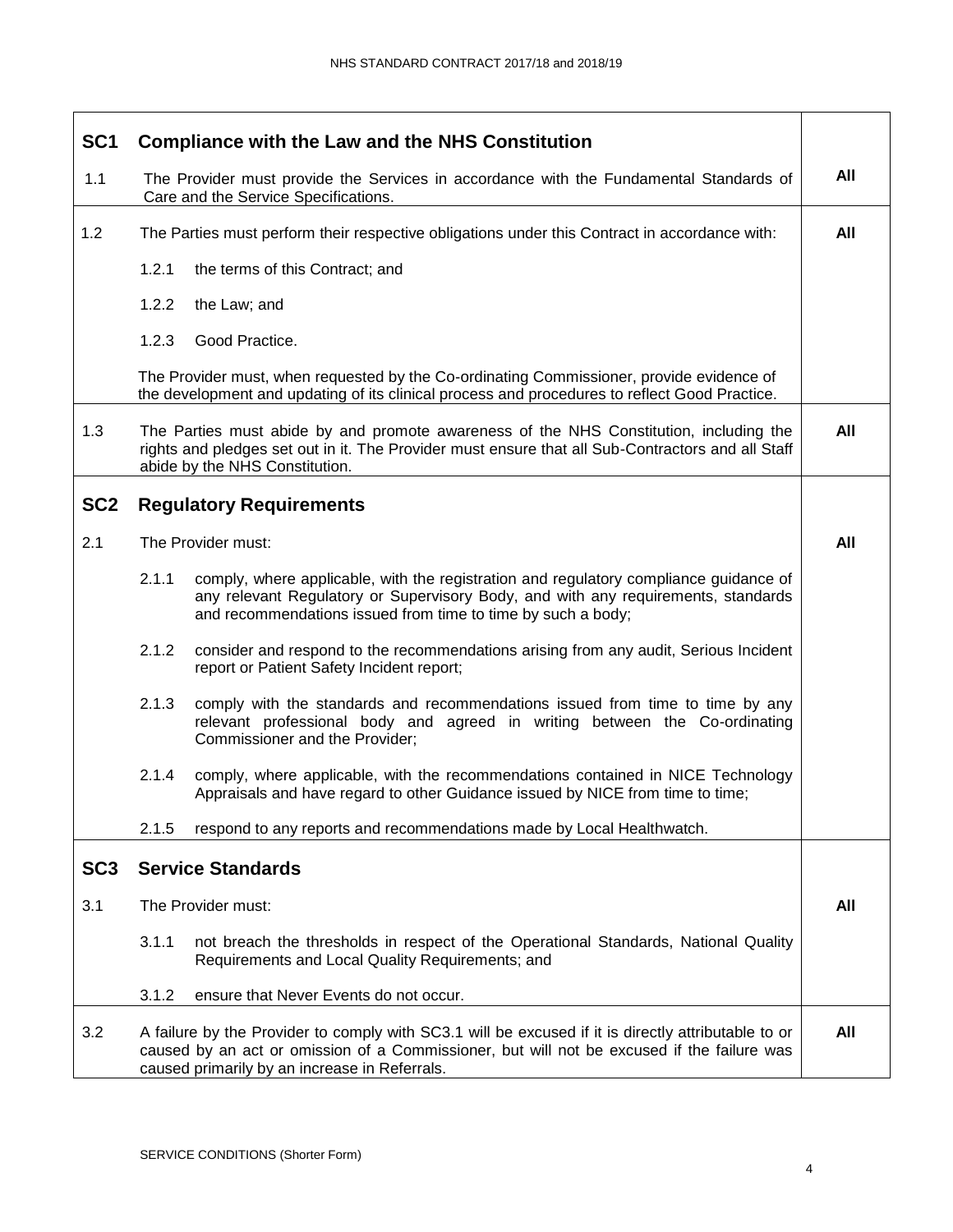| 3.3             | The Provider must continually review and evaluate the Services, must implement Lessons<br>Learned from those reviews and evaluations, from feedback, complaints, Patient Safety<br>Incidents, Never Events, and from Service User, Staff, GP and public involvement (including<br>the outcomes of Surveys).                                                                                                                                                                      | All                                 |
|-----------------|----------------------------------------------------------------------------------------------------------------------------------------------------------------------------------------------------------------------------------------------------------------------------------------------------------------------------------------------------------------------------------------------------------------------------------------------------------------------------------|-------------------------------------|
| 3.4A            | The Provider must implement policies and procedures for reviewing deaths of Service Users<br>whilst under the Provider's care and for engaging with bereaved families and Carers.                                                                                                                                                                                                                                                                                                | All                                 |
| 3.4B            | Where it is an NHS Trust or an NHS Foundation Trust, the Provider must comply with National<br>Guidance on Learning from Deaths where applicable.                                                                                                                                                                                                                                                                                                                                | All                                 |
| SC4             | <b>Co-operation</b>                                                                                                                                                                                                                                                                                                                                                                                                                                                              |                                     |
| 4.1             | The Parties must at all times act in good faith towards each other and in the performance of<br>their respective obligations under this Contract. The Parties must co-operate and share<br>information with each other and with other commissioners and providers of health or social<br>care in respect of Service Users, in accordance with the Law and Good Practice, to facilitate<br>the delivery of co-ordinated and integrated services for the benefit of Service Users. | All                                 |
| SC <sub>5</sub> | <b>Commissioner Requested Services/Essential Services</b>                                                                                                                                                                                                                                                                                                                                                                                                                        |                                     |
| 5.1             | The Provider must comply with its obligations under Monitor's Licence (if required) in respect<br>of any Services designated as CRS by any Commissioner from time to time in accordance with<br>CRS Guidance.                                                                                                                                                                                                                                                                    | All                                 |
| 5.2             | The Provider must maintain its ability to provide, and must ensure that it is able to offer to the<br>Commissioners, the Essential Services.                                                                                                                                                                                                                                                                                                                                     | <b>Essential</b><br><b>Services</b> |
| 5.3             | The Provider must have and at all times maintain an up-to-date Essential Services Continuity<br>Plan. The Provider must, in consultation with the Co-ordinating Commissioner, implement the<br><b>Essential Services Continuity Plan as required:</b>                                                                                                                                                                                                                            | <b>Essential</b><br><b>Services</b> |
|                 | 5.3.1<br>if there is any interruption to or suspension of the Essential Services; or                                                                                                                                                                                                                                                                                                                                                                                             |                                     |
|                 | 5.3.2<br>on expiry or early termination of this Contract or of any Service.                                                                                                                                                                                                                                                                                                                                                                                                      |                                     |
| SC <sub>6</sub> | <b>Choice and Referral</b>                                                                                                                                                                                                                                                                                                                                                                                                                                                       |                                     |
| 6.1             | The Parties must comply with Guidance issued by the Department of Health, NHS England<br>and NHS Improvement regarding patients' rights to choice of provider and/or consultant.                                                                                                                                                                                                                                                                                                 | All                                 |
| 6.2             | The Provider must accept any Referral of a Service User made in accordance with the Referral<br>processes or and clinical thresholds set out or referred to in this Contract and/or as otherwise<br>agreed between the Parties.                                                                                                                                                                                                                                                  | All                                 |
| 6.3             | The existence of this Contract does not entitle the Provider to accept referrals in respect of,<br>provide services to, nor to be paid for providing services to, individuals whose Responsible<br>Commissioner is not a Party to this Contract.                                                                                                                                                                                                                                 | All                                 |
| 6.4             | Except as permitted under the Service Specifications, the Provider must not carry out, nor refer<br>to another provider to carry out, any treatment or care that is unrelated to a Service User's<br>original Referral or presentation without the agreement of the Service User's GP.                                                                                                                                                                                           | All                                 |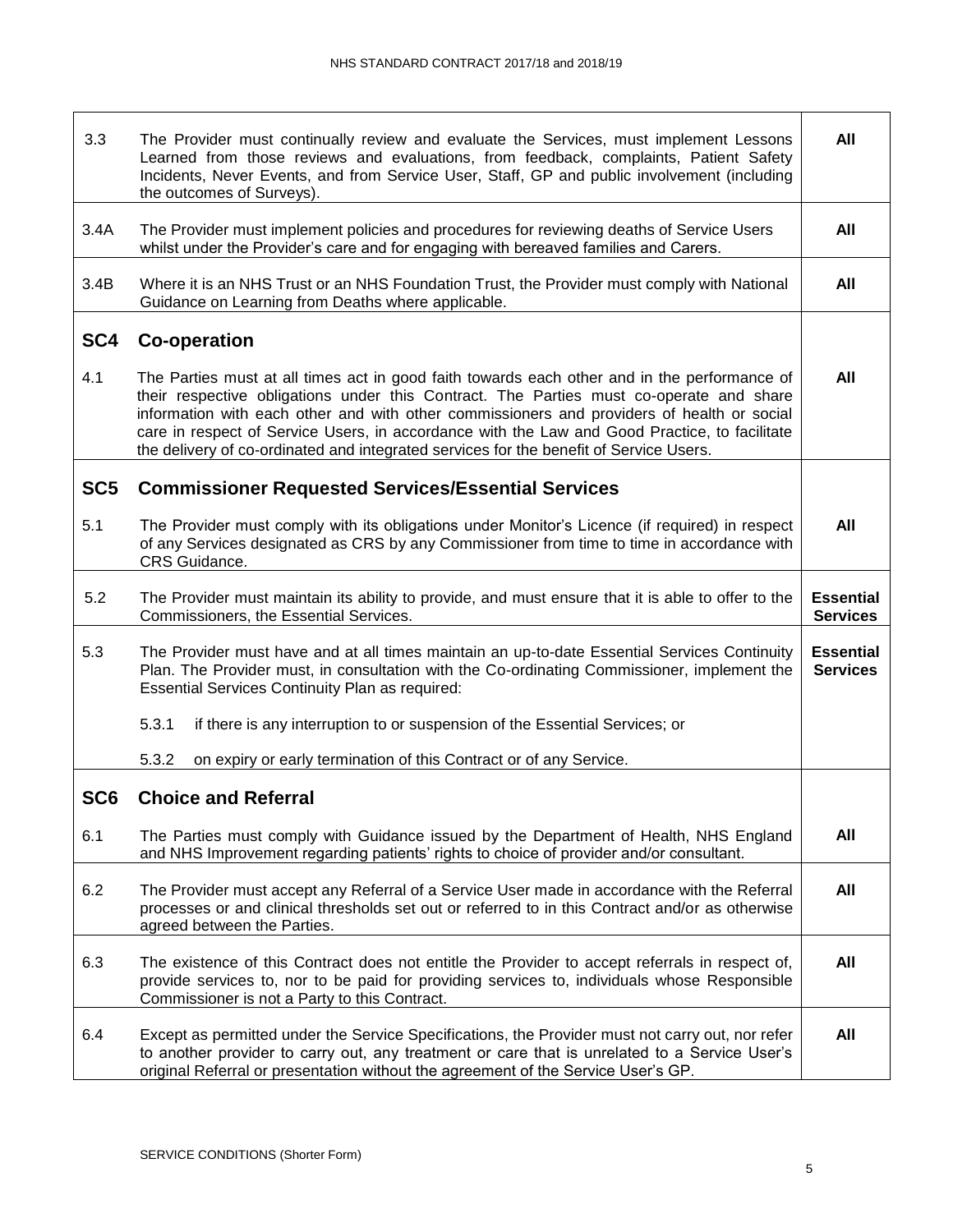| SC7             | <b>Intentionally Omitted</b>                                                                                                                                                                                                                                                                                                                                                                        |                            |
|-----------------|-----------------------------------------------------------------------------------------------------------------------------------------------------------------------------------------------------------------------------------------------------------------------------------------------------------------------------------------------------------------------------------------------------|----------------------------|
| SC <sub>8</sub> | <b>Making Every Contact Count and Self Care</b>                                                                                                                                                                                                                                                                                                                                                     |                            |
| 8.1             | The Provider must develop and maintain an organisational plan to ensure that Staff use every<br>contact that they have with Service Users and the public as an opportunity to maintain or<br>improve health and wellbeing, in accordance with the principles and using the tools comprised<br>in Making Every Contact Count Guidance.                                                               | All                        |
| 8.2             | Where clinically appropriate, the Provider must support Service Users to develop the<br>knowledge, skills and confidence to take increasing responsibility for managing their own<br>ongoing care.                                                                                                                                                                                                  | All                        |
| SC <sub>9</sub> | <b>Intentionally Omitted</b>                                                                                                                                                                                                                                                                                                                                                                        |                            |
|                 | SC10 Personalised Care Planning and Shared Decision-Making                                                                                                                                                                                                                                                                                                                                          |                            |
| 10.1            | The Provider must comply with regulation 9 of the 2014 Regulations. In planning and reviewing<br>the care or treatment which a Service User receives, the Provider must employ Shared<br>Decision-Making, using supporting tools and techniques approved by the Co-ordinating<br>Commissioner and must have regard to NICE guideline NG56 (multi-morbidity, clinical<br>assessment and management). | All                        |
| 10.2            | Where a Local Authority requests the cooperation of the Provider in securing an Education,<br>Health and Care Needs Assessment, the Provider must use all reasonable endeavours to<br>comply with that request within 6 weeks of the date on which it receives it.                                                                                                                                  | CS, MH                     |
|                 | <b>SC11 Transfer of and Discharge from Care</b>                                                                                                                                                                                                                                                                                                                                                     |                            |
| 11.1            | The Provider must comply with the Transfer of and Discharge from Care Protocols and all Law<br>and Guidance (including LD Guidance and Transfer and Discharge Guidance) relating to<br>transfer of and discharge from care.                                                                                                                                                                         | All                        |
| 11.2            | The Provider and each Commissioner must use its best efforts to support safe, prompt<br>discharge from hospital and to avoid circumstances and transfers and/or discharges likely to<br>lead to emergency readmissions or recommencement of care.                                                                                                                                                   | All                        |
| 11.3            | The Provider must issue the Discharge Summary to the Service User's GP and/or Referrer<br>and to any third party provider within the timescale, and in accordance with any other<br>requirements, set out in the relevant Transfer of and Discharge from Care Protocol.                                                                                                                             | All<br>except<br><b>PT</b> |
|                 | SC12 Communicating With and Involving Service Users, Public and Staff                                                                                                                                                                                                                                                                                                                               |                            |
| 12.1            | The Provider must ensure that all communications about a Service User's care with that<br>Service User (and, where appropriate, their Carer and/or Legal Guardian), their GP and other<br>providers are clear and timely. The Provider must comply with the Accessible Information<br>Standard.                                                                                                     | All                        |
| 12.2            | The Provider must actively engage, liaise and communicate with Service Users (and, where<br>appropriate, their Carers and Legal Guardians), Staff, GPs and the public in an open and clear<br>manner in accordance with the Law and Good Practice, seeking their feedback whenever<br>practicable.                                                                                                  | All                        |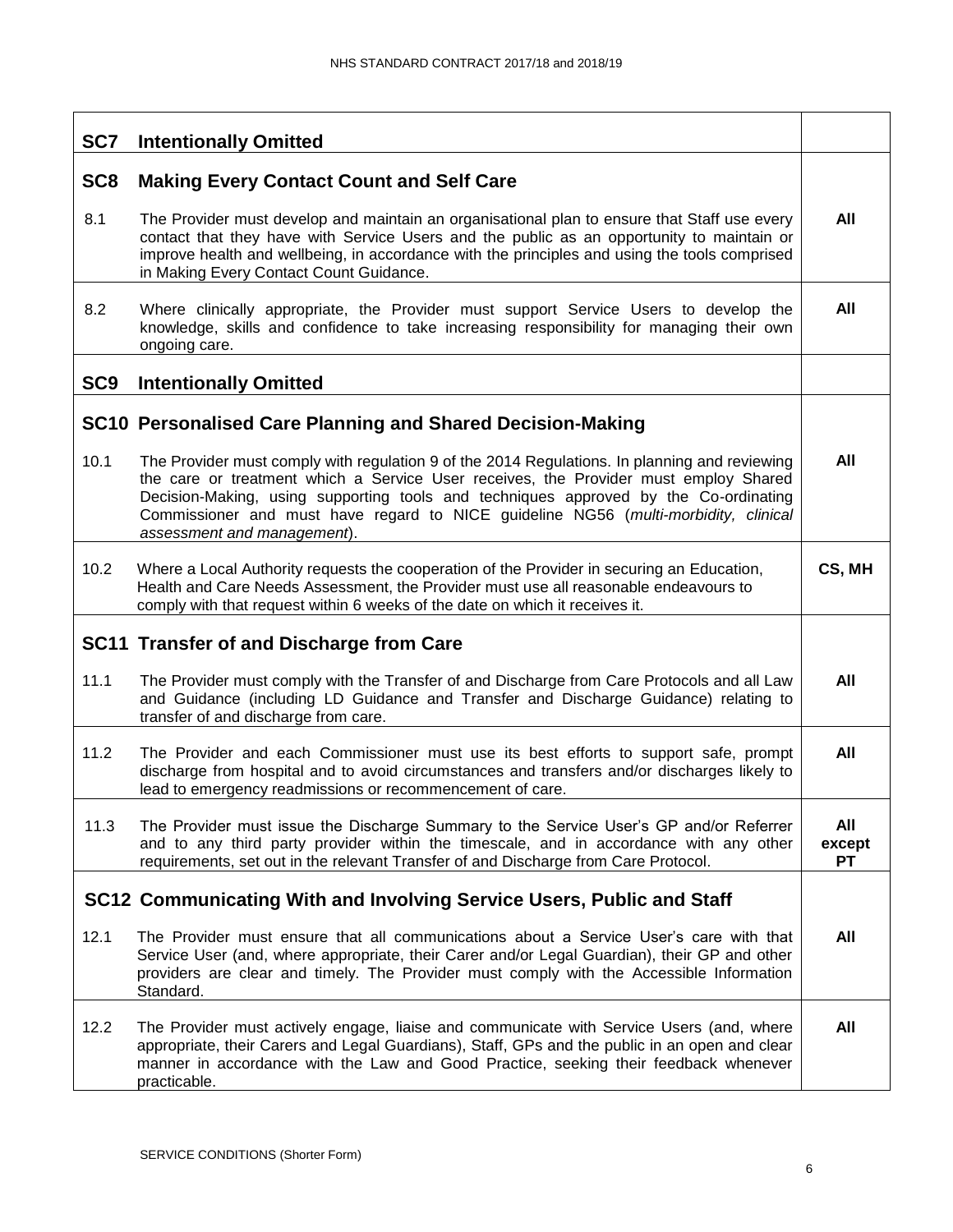| 12.3 |                        | The Provider must:                                                                                                                                                                                                                                                                                                                                                                      | All |
|------|------------------------|-----------------------------------------------------------------------------------------------------------------------------------------------------------------------------------------------------------------------------------------------------------------------------------------------------------------------------------------------------------------------------------------|-----|
|      | 12.3.1                 | carry out the Friends and Family Test Surveys as required in accordance with FFT<br>Guidance, using all reasonable endeavours to maximise the number of responses<br>from Service Users;                                                                                                                                                                                                |     |
|      | 12.3.2                 | carry out other Surveys as agreed with the Co-ordinating Commissioner from time to<br>time; and                                                                                                                                                                                                                                                                                         |     |
|      | 12.3.3                 | provide a written report to the Co-ordinating Commissioner on the results of each<br>Survey.                                                                                                                                                                                                                                                                                            |     |
|      |                        | SC13 Equity of Access, Equality and Non-Discrimination                                                                                                                                                                                                                                                                                                                                  |     |
| 13.1 |                        | The Parties must not discriminate between or against Service Users, Carers or Legal<br>Guardians on the grounds of age, disability, gender reassignment, marriage or civil<br>partnership, pregnancy or maternity, race, religion or belief, sex, sexual orientation, or any<br>other non-medical characteristics, except as permitted by Law.                                          | All |
| 13.2 |                        | The Provider must provide appropriate assistance and make reasonable adjustments for<br>Service Users, Carers and Legal Guardians who do not speak, read or write English or who<br>have communication difficulties (including hearing, oral or learning impairments).                                                                                                                  | All |
|      |                        | <b>SC14 Intentionally Omitted</b>                                                                                                                                                                                                                                                                                                                                                       |     |
|      |                        | <b>SC15 Urgent Access to Mental Health Care</b>                                                                                                                                                                                                                                                                                                                                         |     |
| 15.1 |                        | The Parties must have regard to the Mental Health Crisis Care Concordat and must reach<br>agreement on the identification of, and standards for operation of, Places of Safety in<br>accordance with the Law, the 1983 Act Code, the Royal College of Psychiatrists Standards and<br>the Urgent and Emergency Mental Health Care Pathways.                                              | МH  |
|      | <b>SC16 Complaints</b> |                                                                                                                                                                                                                                                                                                                                                                                         |     |
| 16.1 |                        | The Commissioners and the Provider must each publish, maintain and operate a complaints<br>procedure in compliance with the Fundamental Standards and other Law and Guidance.                                                                                                                                                                                                           | All |
| 16.2 |                        | The Provider must:                                                                                                                                                                                                                                                                                                                                                                      | All |
|      |                        | 16.2.1 provide clear information to Service Users, their Carers and representatives, and to the<br>public, displayed prominently in the Services Environment as appropriate, on how to<br>make a complaint or to provide other feedback and on how to contact Local<br>Healthwatch; and                                                                                                 |     |
|      |                        | 16.2.2 ensure that this information informs Service Users, their Carers and representatives, of<br>their legal rights under the NHS Constitution, how they can access independent<br>support to help make a complaint, and how they can take their complaint to the Health<br>Service Ombudsman should they remain unsatisfied with the handling of their<br>complaint by the Provider. |     |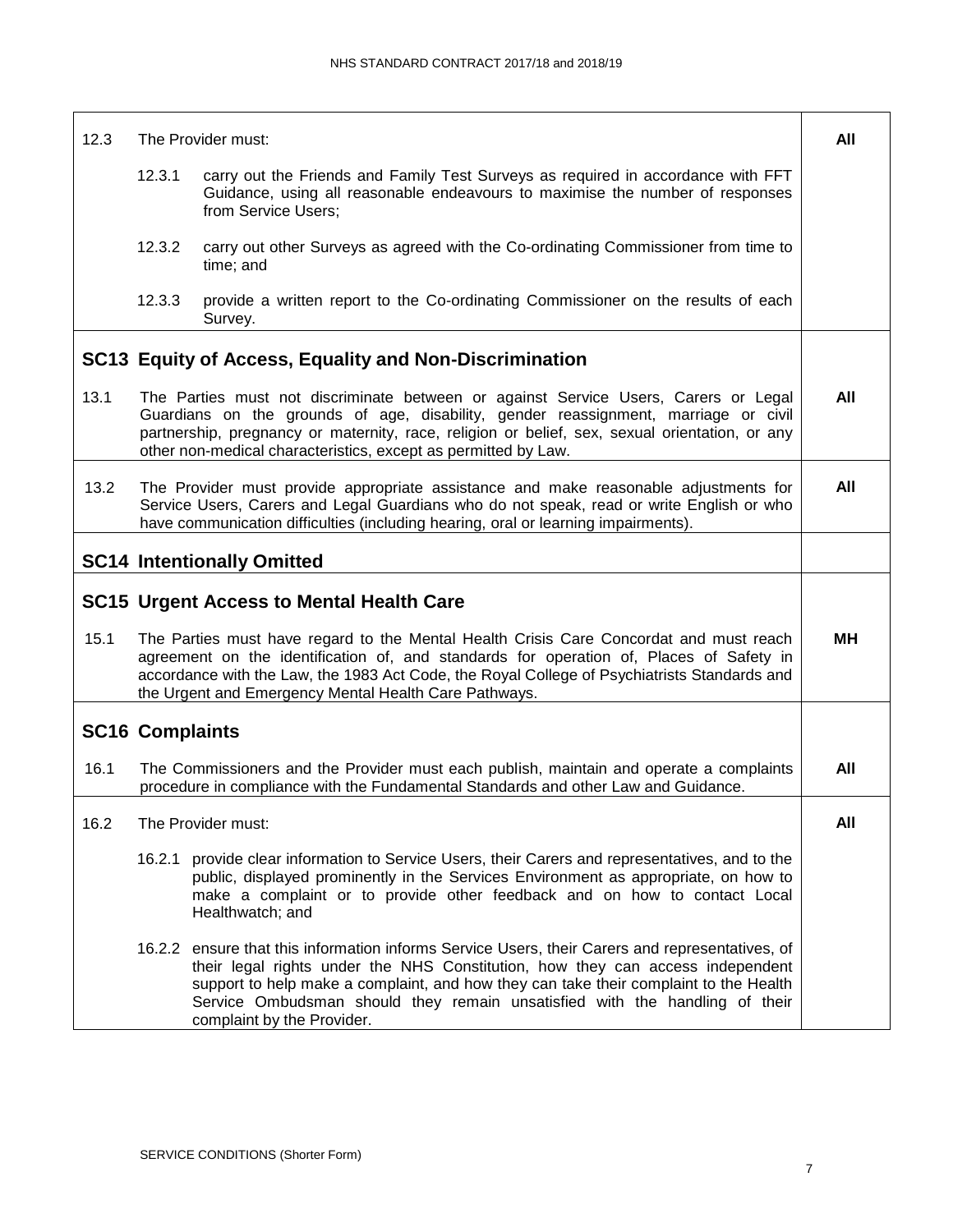| <b>SC17 Services Environment and Equipment</b>                                                                                                                                                                                                                                                                                                                                                                                                                                                           |     |
|----------------------------------------------------------------------------------------------------------------------------------------------------------------------------------------------------------------------------------------------------------------------------------------------------------------------------------------------------------------------------------------------------------------------------------------------------------------------------------------------------------|-----|
| 17.1<br>The Provider must ensure that the Services Environment and the Equipment comply with the<br>Fundamental Standards of Care.                                                                                                                                                                                                                                                                                                                                                                       | All |
| 17.2<br>Unless stated otherwise in this Contract, the Provider must at its own cost provide all<br>Equipment necessary to provide the Services in accordance with the Law and any necessary<br>Consents.                                                                                                                                                                                                                                                                                                 | All |
| 17.3<br>The Provider must ensure that all Staff using Equipment, and all Service Users and Carers<br>using Equipment independently as part of the Service User's care or treatment, have received<br>appropriate and adequate training and have been assessed as competent in the use of that<br>Equipment.                                                                                                                                                                                              | All |
| SC18 - SC20 Intentionally Omitted                                                                                                                                                                                                                                                                                                                                                                                                                                                                        |     |
| SC21 Antimicrobial Resistance and Healthcare Associated Infections                                                                                                                                                                                                                                                                                                                                                                                                                                       |     |
| 21.1<br>The Provider must comply with the Code of Practice on the Prevention and Control of<br>Infections.                                                                                                                                                                                                                                                                                                                                                                                               | All |
| <b>SC22 Intentionally Omitted</b>                                                                                                                                                                                                                                                                                                                                                                                                                                                                        |     |
| <b>SC23 Service User Health Records</b>                                                                                                                                                                                                                                                                                                                                                                                                                                                                  |     |
| 23.1<br>The Provider must create and maintain Service User Health Records as appropriate for all<br>Service Users. The Provider must securely store-and, retain and destroy those records for the<br>periods of time required by Law and/or byin accordance with Data Guidance, Information<br>Governance Alliance Guidance and/or otherwise by the Department of Health, NHS England<br>or NHS Digital, and then securely destroy them. in any event in accordance with Data<br>Protection Legislation. | All |
| 23.2<br>At a Commissioner's reasonable request, the Provider must promptly deliver to any third party<br>provider of healthcare or social care services nominated by that Commissioner a copy (or, at<br>any time following the expiry or termination of this Contract, the original) of the Service User<br>Health Record held by the Provider for any Service User for whom that Commissioner is<br>responsible.                                                                                       | All |
| 23.3<br>The Provider must give each Service User full and accurate information regarding their<br>treatment and must evidence that in writing in the relevant Service User Health Record.                                                                                                                                                                                                                                                                                                                | All |
| 23.4<br>Subject to and in accordance with Law and Guidance the Provider must                                                                                                                                                                                                                                                                                                                                                                                                                             | All |
| 23.4.1 ensure that the Service User Health Record includes the Service User's verified NHS<br>Number;                                                                                                                                                                                                                                                                                                                                                                                                    |     |
| 23.4.2 use the NHS Number as the consistent identifier in all clinical correspondence (paper<br>or electronic) and in all information it processes in relation to the Service User; and                                                                                                                                                                                                                                                                                                                  |     |
| be able to use the NHS Number to identify all Activity relating to a Service User.<br>23.4.3                                                                                                                                                                                                                                                                                                                                                                                                             |     |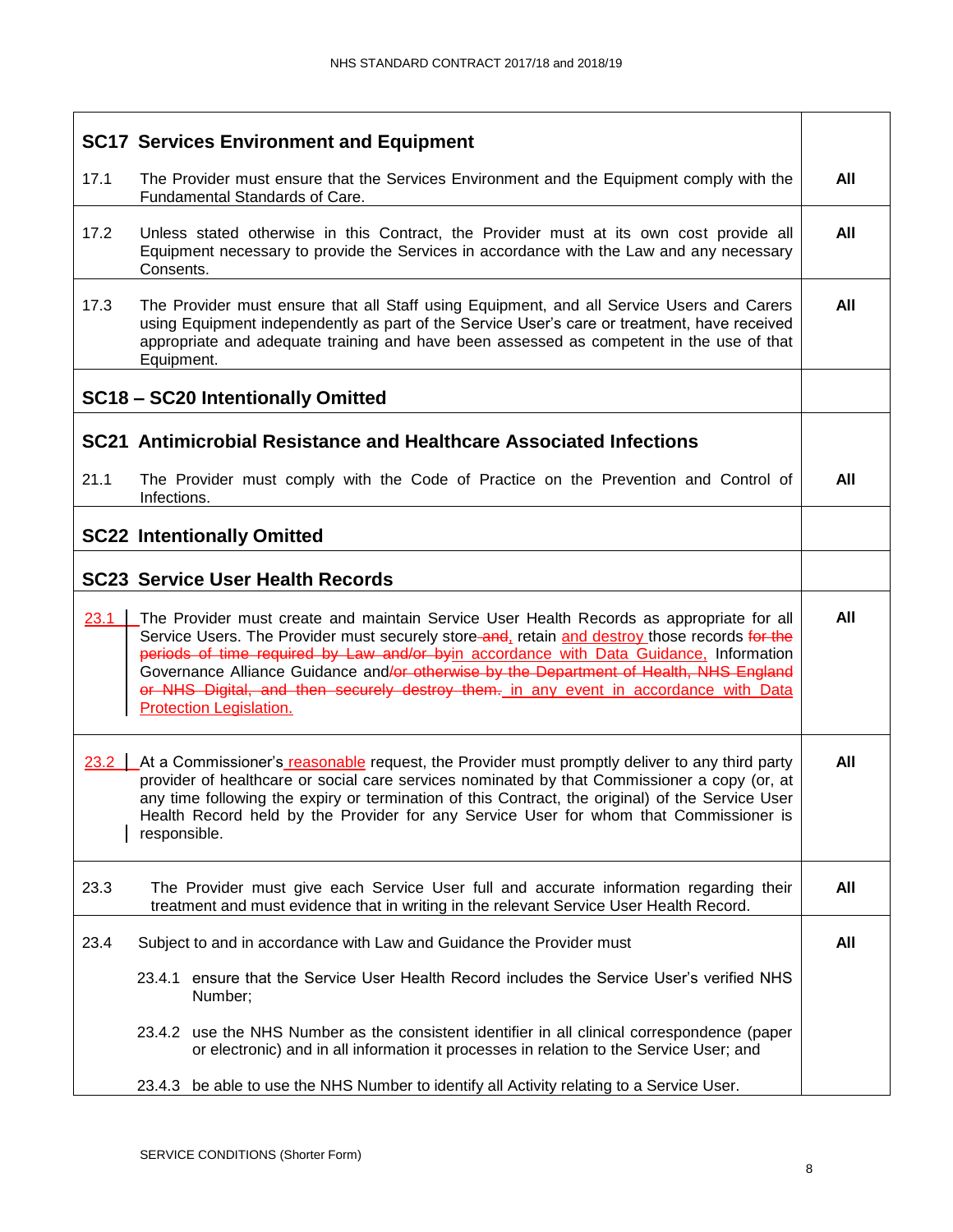| 23.5 | The Commissioners must ensure that each Referrer (except a Service User presenting directly<br>to the Provider for assessment and/or treatment) uses the NHS Number as the consistent<br>identifier in all correspondence in relation to a Referral.                                                                                                                                                 | All |
|------|------------------------------------------------------------------------------------------------------------------------------------------------------------------------------------------------------------------------------------------------------------------------------------------------------------------------------------------------------------------------------------------------------|-----|
|      | <b>SC24 NHS Counter-Fraud and Security Management</b>                                                                                                                                                                                                                                                                                                                                                |     |
| 24.1 | The Provider must put in place and maintain appropriate arrangements to address:                                                                                                                                                                                                                                                                                                                     | All |
|      | 24.1.1 counter fraud issues, having regard to NHSCFA Standards; and                                                                                                                                                                                                                                                                                                                                  |     |
|      | 24.1.2 security management issues, having regard to NHS Security Management Standards.                                                                                                                                                                                                                                                                                                               |     |
| 24.2 | If the Provider:                                                                                                                                                                                                                                                                                                                                                                                     | All |
|      | 24.2.1 is an NHS Trust; or                                                                                                                                                                                                                                                                                                                                                                           |     |
|      | 24.2.2 holds Monitor's Licence (unless required to do so solely because it provides<br>Commissioner Requested Services as designated by the Commissioners or any other<br>commissioner),                                                                                                                                                                                                             |     |
|      | it must take the necessary action to meet NHSCFA Standards.                                                                                                                                                                                                                                                                                                                                          |     |
| 24.3 | The Provider must allow a person duly authorised to act on behalf of NHSCFA or on behalf of<br>any Commissioner to review security management and counter fraud arrangements put in<br>place by the Provider. The Provider must implement any reasonable modifications to those<br>arrangements required by that person in order to meet the appropriate standards.                                  | All |
| 24.4 | The Provider must, on becoming aware of any suspected or actual bribery, corruption or fraud,<br>security incident or security breach involving a Service User or public funds, promptly report<br>the matter either to the Local Counter Fraud Specialist of the relevant NHS Body and to the<br>NHSCFA or to the Local Security Management Specialist of the relevant NHS Body, as<br>appropriate. | All |
|      | <b>SC25 Procedures and Protocols</b>                                                                                                                                                                                                                                                                                                                                                                 |     |
| 25.1 | The Parties must comply with their respective obligations under any Other Local Agreements,<br>Policies and Procedures.                                                                                                                                                                                                                                                                              | All |
|      | <b>SC26 - SC27 Intentionally Omitted</b>                                                                                                                                                                                                                                                                                                                                                             |     |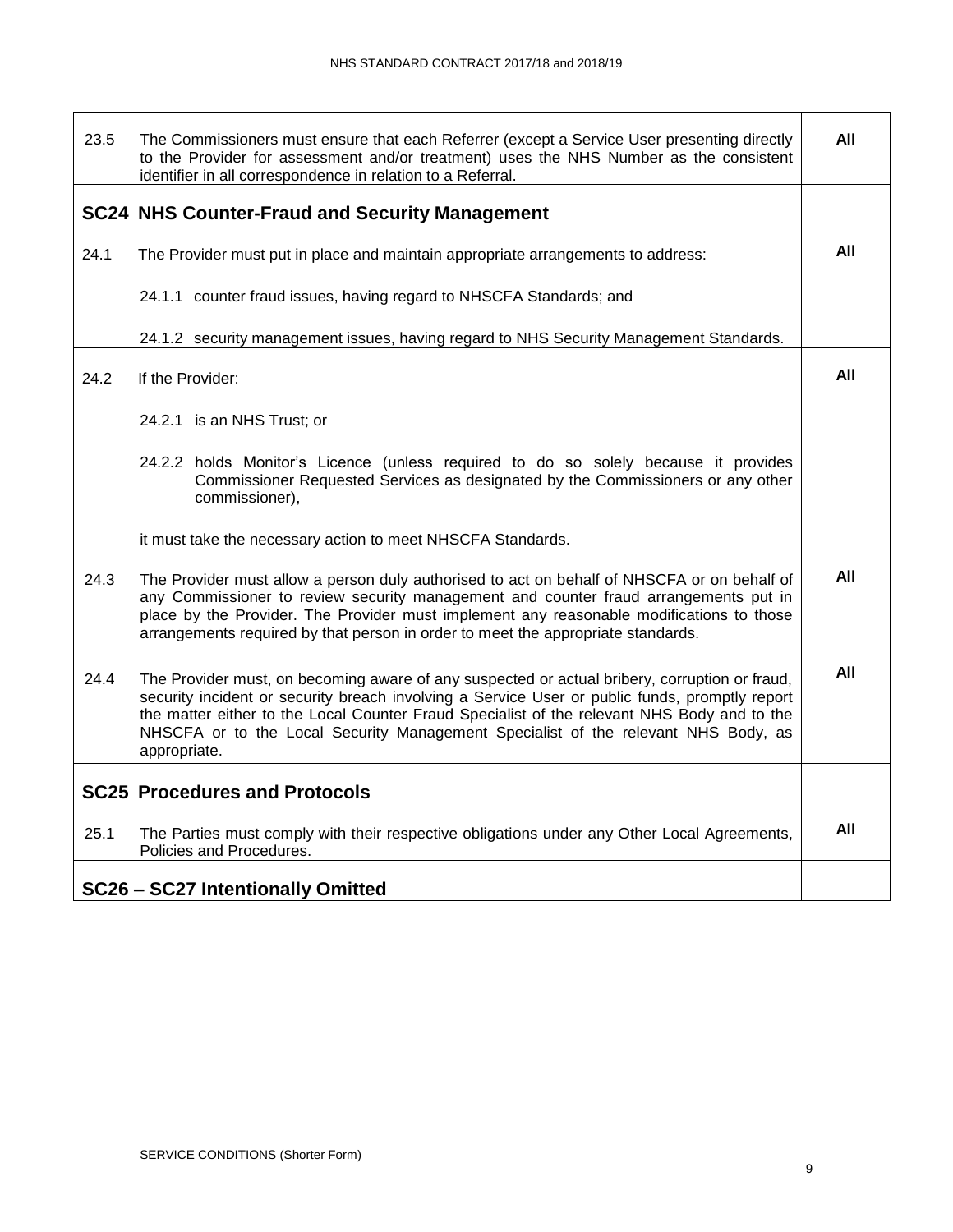|      | <b>SC28 Information Requirements</b>                                                                                                                                                                                                                                                                                                                                                                                                                             |     |
|------|------------------------------------------------------------------------------------------------------------------------------------------------------------------------------------------------------------------------------------------------------------------------------------------------------------------------------------------------------------------------------------------------------------------------------------------------------------------|-----|
| 28.1 | The Provider must:                                                                                                                                                                                                                                                                                                                                                                                                                                               | All |
|      | 28.1.1 provide the information specified in and in accordance with this SC28 and Schedule<br>6A (Reporting Requirements);                                                                                                                                                                                                                                                                                                                                        |     |
|      | 28.1.2 where and to the extent applicable, conform to all NHS information standards notices,<br>data provision notices and information and data standards approved or published by,<br>the Secretary of State, NHS England or NHS Digital on their behalf, as appropriate;                                                                                                                                                                                       |     |
|      | 28.1.3 implement any other datasets and information requirements agreed from time to time<br>between it and the Co-ordinating Commissioner;                                                                                                                                                                                                                                                                                                                      |     |
|      | 28.1.4 comply with <b>Data</b> Guidance issued by NHS England and NHS Digital, and with the<br>Law-Data Protection Legislation in relation to protection of patient identifiable data;                                                                                                                                                                                                                                                                           |     |
|      | 28.1.5 subject to and in accordance with Law and Guidance and any relevant standards<br>issued by the Secretary of State, NHS England or NHS Digital, use the Service User's<br>verified NHS Number as the consistent identifier of each record on all patient datasets;<br>and                                                                                                                                                                                  |     |
|      | 28.1.6 comply with the Law-Data Guidance and GuidanceData Protection Legislation on the<br>use and disclosure of personal confidential data for other than direct care purposes.                                                                                                                                                                                                                                                                                 |     |
| 28.2 | The Co-ordinating Commissioner may request from the Provider any information in addition to<br>that to be provided under SC28.1 which any Commissioner reasonably and lawfully requires in<br>relation to this Contract. The Provider must supply that information in a timely manner.                                                                                                                                                                           | All |
| 28.3 | The Co-ordinating Commissioner must act reasonably in requesting the Provider to provide<br>any information under this Contract, having regard to the burden which that request places on<br>the Provider, and may not require the Provider to supply any information to any Commissioner<br>locally for which that Commissioner cannot demonstrate purpose and value in connection with<br>the discharge of that Commissioner's statutory duties and functions. | All |
| 28.4 | The Provider and each Commissioner must ensure that any information provided to any other<br>Party in relation to this Contract is accurate and complete.                                                                                                                                                                                                                                                                                                        | All |
| 28.5 | The Provider must ensure that each dataset that it provides under this Contract contains the<br>ODS code and/or other appropriate identifier for the relevant Commissioner. The Parties must<br>have regard to Commissioner Assignment Methodology Guidance and Who Pays? Guidance<br>when determining the correct Commissioner code in activity datasets.                                                                                                       | All |
| 28.6 | The Parties must comply with Guidance relating to clinical coding published by the NHS<br><b>Clinical Classifications Service and with the definitions of Activity maintained under the NHS</b><br>Data Model and Dictionary.                                                                                                                                                                                                                                    | All |
|      | <b>SC29 Managing Activity and Referrals</b>                                                                                                                                                                                                                                                                                                                                                                                                                      |     |
| 29.1 | The Commissioners must use all reasonable endeavours to procure that that all Referrers<br>adhere to Referral processes and clinical thresholds set out or referred to in this Contract<br>and/or as otherwise agreed between the Parties.                                                                                                                                                                                                                       | All |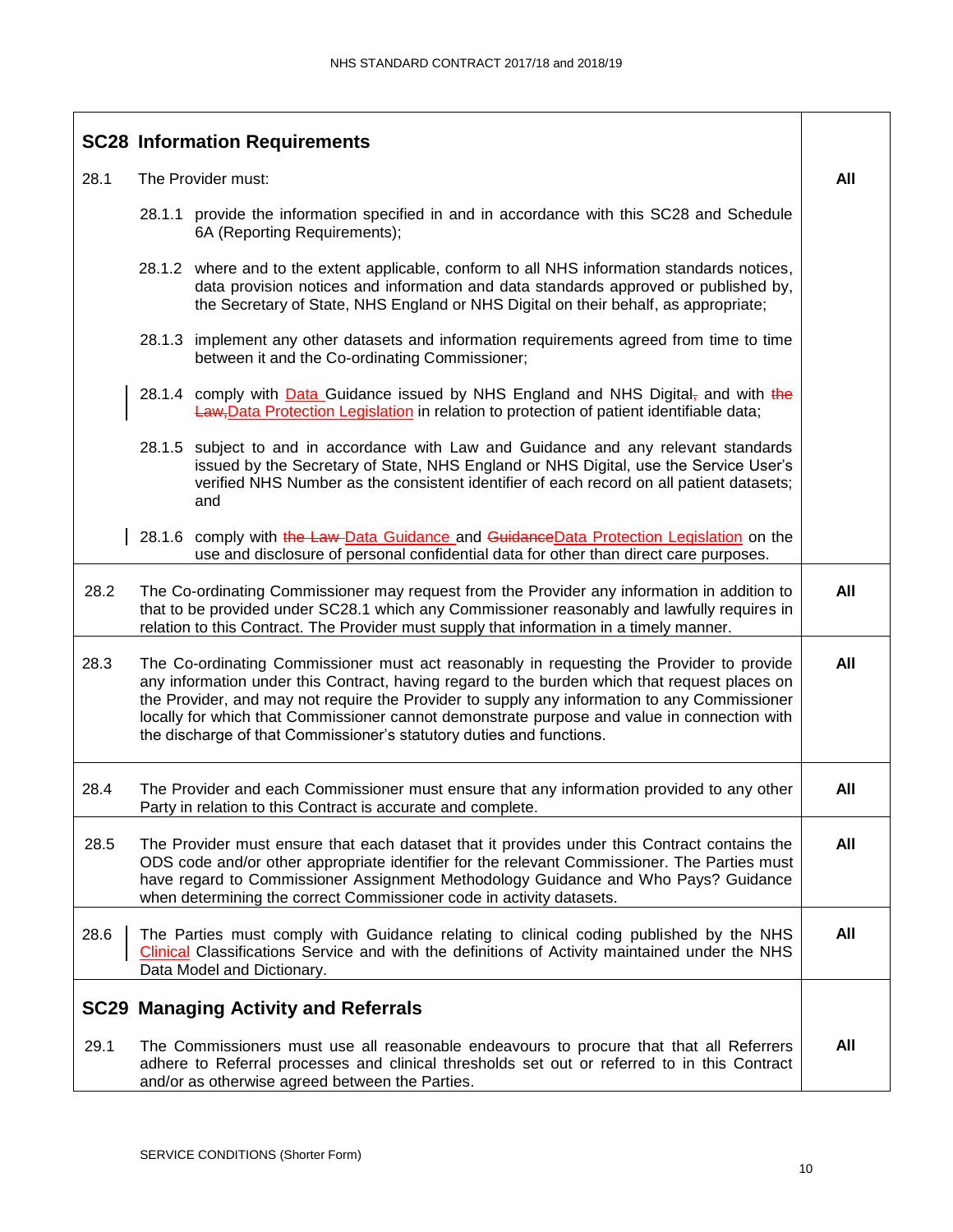| 29.2 | The Provider must comply with and use all reasonable endeavours to manage Activity in<br>accordance with Referral processes and clinical thresholds set out or referred to in this<br>Contract and/or as otherwise agreed between the Parties.                                                          | All |
|------|---------------------------------------------------------------------------------------------------------------------------------------------------------------------------------------------------------------------------------------------------------------------------------------------------------|-----|
| 29.3 | Before the start of each Contract Year, the Parties may agree an Indicative Activity Plan<br>specifying the threshold for each activity (and those agreed thresholds may be zero).                                                                                                                      | All |
| 29.4 | The Provider must submit an Activity and Finance Report to the Co-ordinating Commissioner<br>in accordance with Schedule 6A (Reporting Requirements).                                                                                                                                                   | All |
| 29.5 | The Co-ordinating Commissioner and the Provider will monitor actual Activity reported in each<br>Activity and Finance Report in respect of each Commissioner against the thresholds set out in<br>any agreed Indicative Activity Plan, any previous Activity and Finance Reports and generally.         | All |
| 29.6 | Each Party must notify the other(s) as soon as reasonably practicable after becoming aware of<br>any unexpected or unusual patterns of Referrals and/or Activity specifying the nature of the<br>unexpected pattern and their initial opinion as to its likely cause.                                   | All |
| 29.7 | The Parties must meet to discuss any notice given under SC29.6 as soon as reasonably<br>practicable and must seek to agree any actions required of any Party in response to the<br>circumstances identified.                                                                                            | All |
|      | SC30 Emergency Preparedness, Resilience and Response                                                                                                                                                                                                                                                    |     |
| 30.1 | The Provider must comply with EPRR Guidance if and when applicable. The Provider must<br>identify and have in place an Accountable Emergency Officer.                                                                                                                                                   | All |
| 30.2 | The Provider must notify the Co-ordinating Commissioner as soon as reasonably practicable<br>and in any event no later than 5 Operational Days following:                                                                                                                                               | All |
|      | 30.2.1 the activation of its Incident Response Plan and/or Business Continuity Plan; or                                                                                                                                                                                                                 |     |
|      | 30.2.2 any risk or any actual disruption to CRS or Essential Services.                                                                                                                                                                                                                                  |     |
| 30.3 | The Provider must at the request of the Co-ordinating Commissioner provide whatever support<br>and assistance may reasonably be required by the Commissioners and/or NHS England<br>and/or Public Health England in response to any national, regional or local public health<br>emergency or incident. | All |
|      | <b>SC31 Intentionally Omitted</b>                                                                                                                                                                                                                                                                       |     |
|      | <b>SC32 Safeguarding and Mental Capacity</b>                                                                                                                                                                                                                                                            |     |
| 32.1 | The Provider must ensure that Service Users are protected from abuse, neglect and improper<br>or degrading treatment, and must take appropriate action to respond to any allegation or<br>disclosure of abuse in accordance with the Law.                                                               | All |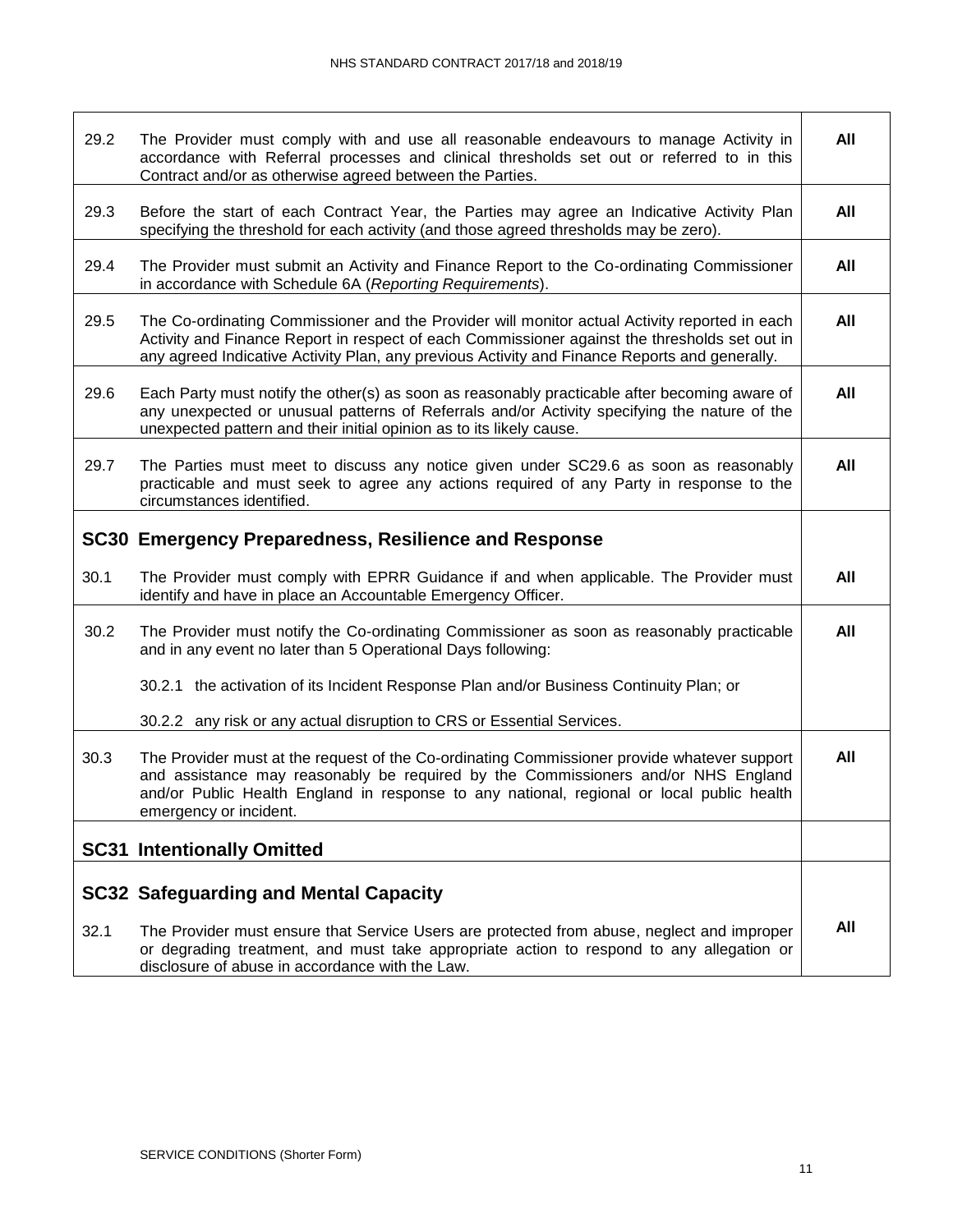| 32.2 | The Provider must nominate:                                                                                                                                                                                                                                                                                                                                                                                                                         | All |
|------|-----------------------------------------------------------------------------------------------------------------------------------------------------------------------------------------------------------------------------------------------------------------------------------------------------------------------------------------------------------------------------------------------------------------------------------------------------|-----|
|      | 32.2.1 a Safeguarding Lead and/or a named professional for safeguarding children, young<br>people and adults, in accordance with Safeguarding Guidance;                                                                                                                                                                                                                                                                                             |     |
|      | 32.2.2 a Child Sexual Abuse and Exploitation Lead; and                                                                                                                                                                                                                                                                                                                                                                                              |     |
|      | 32.2.3 a Mental Capacity and Deprivation of Liberty Lead,                                                                                                                                                                                                                                                                                                                                                                                           |     |
|      | and must ensure that the Co-ordinating Commissioner is kept informed at all times of the<br>identity of the persons holding those positions.                                                                                                                                                                                                                                                                                                        |     |
| 32.3 | The Provider must comply with the requirements and principles in relation to the safeguarding<br>of children, young people and adults, including in relation to deprivation of liberty safeguards<br>and child abuse and sexual exploitation, domestic abuse and female genital mutilation (as<br>relevant to the Services, set out or referred to in Law and Guidance (including Safeguarding<br>Guidance and Child Sexual Exploitation Guidance). | All |
| 32.4 | The Provider has adopted and must comply with the Safeguarding Policies and MCA Policies.<br>The Provider has ensured and must at all times ensure that the Safeguarding Policies and<br>MCA Policies reflect and comply with:                                                                                                                                                                                                                      | All |
|      | 32.4.1 Law and Guidance;                                                                                                                                                                                                                                                                                                                                                                                                                            |     |
|      | 32.4.2 the local multi-agency policies and any Commissioner safeguarding and MCA<br>requirements.                                                                                                                                                                                                                                                                                                                                                   |     |
| 32.5 | The Provider must implement comprehensive programmes for safeguarding and MCA training<br>for all relevant Staff and must have regard to Safeguarding Training Guidance.                                                                                                                                                                                                                                                                            | All |
|      | <b>SC33 Incidents Requiring Reporting</b>                                                                                                                                                                                                                                                                                                                                                                                                           |     |
| 33.1 | The Provider must notify deaths, Serious Incidents and other incidents to CQC, and to any<br>relevant Regulatory or Supervisory Body or other official body, in accordance with Good<br>Practice, Law and Guidance.                                                                                                                                                                                                                                 | All |
| 33.2 | The Provider must comply with the NHS Serious Incident Framework and the Never Events<br>Policy Framework, and must report all Serious Incidents and Never Events in accordance with<br>the requirements of those Frameworks.                                                                                                                                                                                                                       | All |
| 33.3 | The Parties must comply with their respective obligations in relation to deaths and other<br>incidents in connection with the Services under Schedule 6C (Incidents Requiring Reporting<br>Procedure) and under Schedule 6A (Reporting Requirements).                                                                                                                                                                                               | All |
| 33.4 | If a notification the Provider gives to any relevant Regulatory or Supervisory Body directly or<br>indirectly concerns any Service User, the Provider must send a copy of it to the relevant<br>Commissioner, in accordance with the timescales set out in Schedule 6C (Incidents Requiring<br>Reporting Procedure) and in Schedule 6A (Reporting Requirements).                                                                                    | All |
| 33.5 | The Commissioners may (subject to Law) use any information provided by the Provider under<br>this SC33, Schedule 6C (Incidents Requiring Reporting Procedure) and Schedule 6A<br>(Reporting Requirements) in any report which they make in connection with Serious Incidents.                                                                                                                                                                       | All |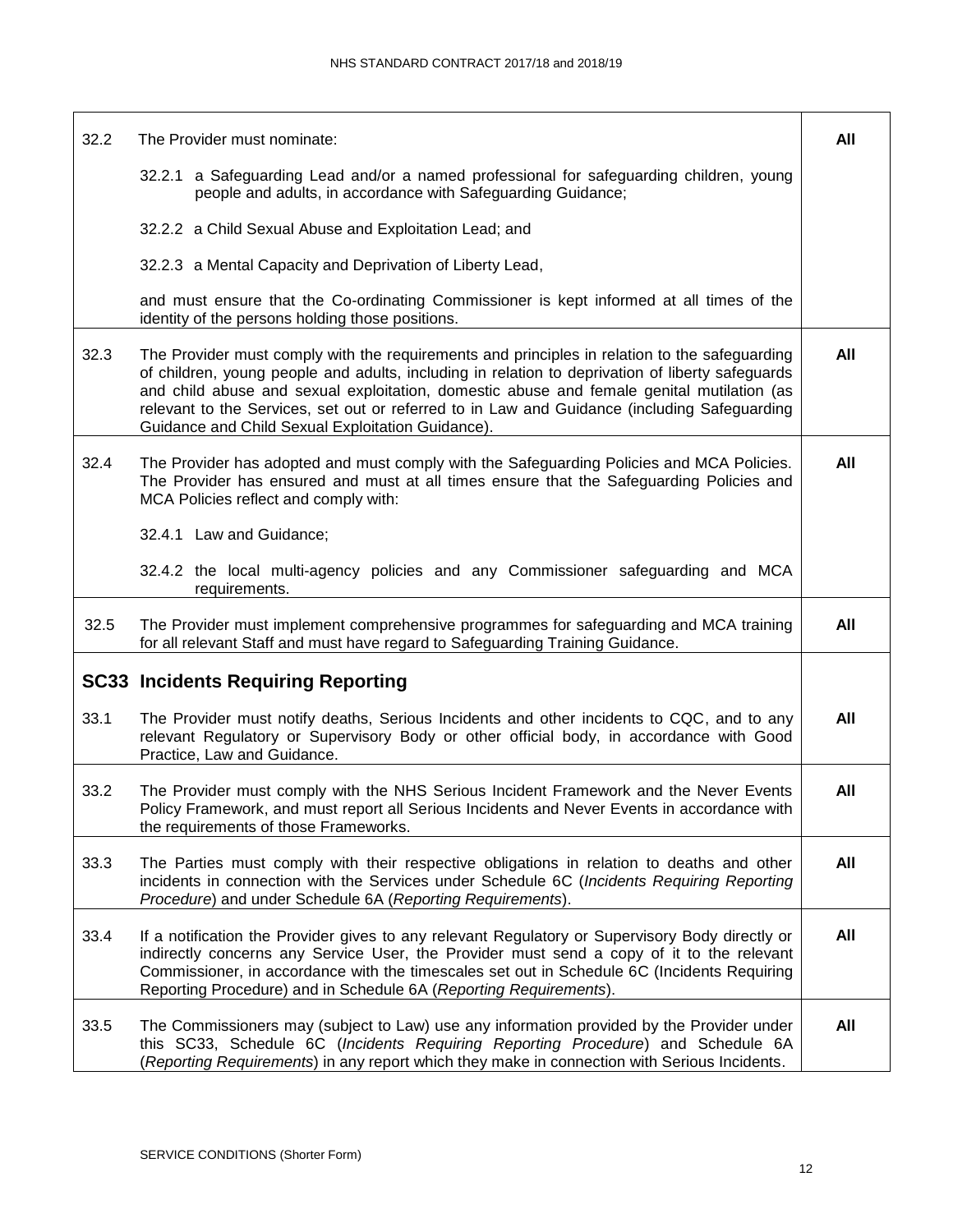|      | <b>SC34 Care of Dying People</b>                                                                                                                                                                                                                                                                                                                           |                       |  |
|------|------------------------------------------------------------------------------------------------------------------------------------------------------------------------------------------------------------------------------------------------------------------------------------------------------------------------------------------------------------|-----------------------|--|
| 34.1 | The Provider must have regard to Guidance on Care of Dying People and must, where<br>applicable, comply with SCCI 1580 (Palliative Care Co-ordination: Core Content) and the<br>associated EPACCS IT System Requirements to ensure implementation of interoperable<br>solutions.                                                                           |                       |  |
|      | <b>SC35 Duty of Candour</b>                                                                                                                                                                                                                                                                                                                                |                       |  |
| 35.1 | The Provider must act in an open and transparent way with Relevant Persons in relation to<br>Services provided to Service Users.                                                                                                                                                                                                                           | All                   |  |
| 35.2 | The Provider must, where applicable, comply with its obligations under regulation 20 of the<br>2014 Regulations in respect of any Notifiable Safety Incident.                                                                                                                                                                                              | All                   |  |
|      | <b>SC36 Payment Terms</b>                                                                                                                                                                                                                                                                                                                                  |                       |  |
| 36.1 | Subject to any express provision of this Contract to the contrary, each Commissioner must pay<br>the Provider in accordance with the National Tariff, to the extent applicable, for all Services<br>that the Provider delivers to it in accordance with this Contract.                                                                                     | All                   |  |
|      | <b>Prices</b>                                                                                                                                                                                                                                                                                                                                              |                       |  |
| 36.2 | The Prices payable by the Commissioners under this Contract will be:                                                                                                                                                                                                                                                                                       | All                   |  |
|      | 36.2.1 for any Service for which the National Tariff mandates or specifies a price:                                                                                                                                                                                                                                                                        |                       |  |
|      | 36.2.1.1<br>the National Price; or                                                                                                                                                                                                                                                                                                                         |                       |  |
|      | 36.2.1.2<br>the National Price as modified by a Local Variation; or                                                                                                                                                                                                                                                                                        |                       |  |
|      | 36.2.1.3<br>(subject to SC36.15 to 36.19 (Local Modifications)) the National Price<br>as modified by a Local Modification approved or granted by NHS<br>Improvement,                                                                                                                                                                                       |                       |  |
|      | for the relevant Contract Year;                                                                                                                                                                                                                                                                                                                            |                       |  |
|      | 36.2.2 for any Service for which the National Tariff does not mandate or specify a price, the<br>Local Price for the relevant Contract Year.                                                                                                                                                                                                               |                       |  |
|      | <b>Local Prices</b>                                                                                                                                                                                                                                                                                                                                        |                       |  |
| 36.3 | The Co-ordinating Commissioner and the Provider have agreed and set out in Schedule 3A<br>(Local Prices) the mechanism by which that Local Price is to be adjusted with effect from the<br>start of each Contract Year. The Parties must in any event have regard to the efficiency and<br>uplift factors set out in the National Tariff where applicable. | Local<br><b>Price</b> |  |
| 36.4 | Any Local Price must be determined and agreed in accordance with the rules set out in the<br>National Tariff.                                                                                                                                                                                                                                              | Local<br><b>Price</b> |  |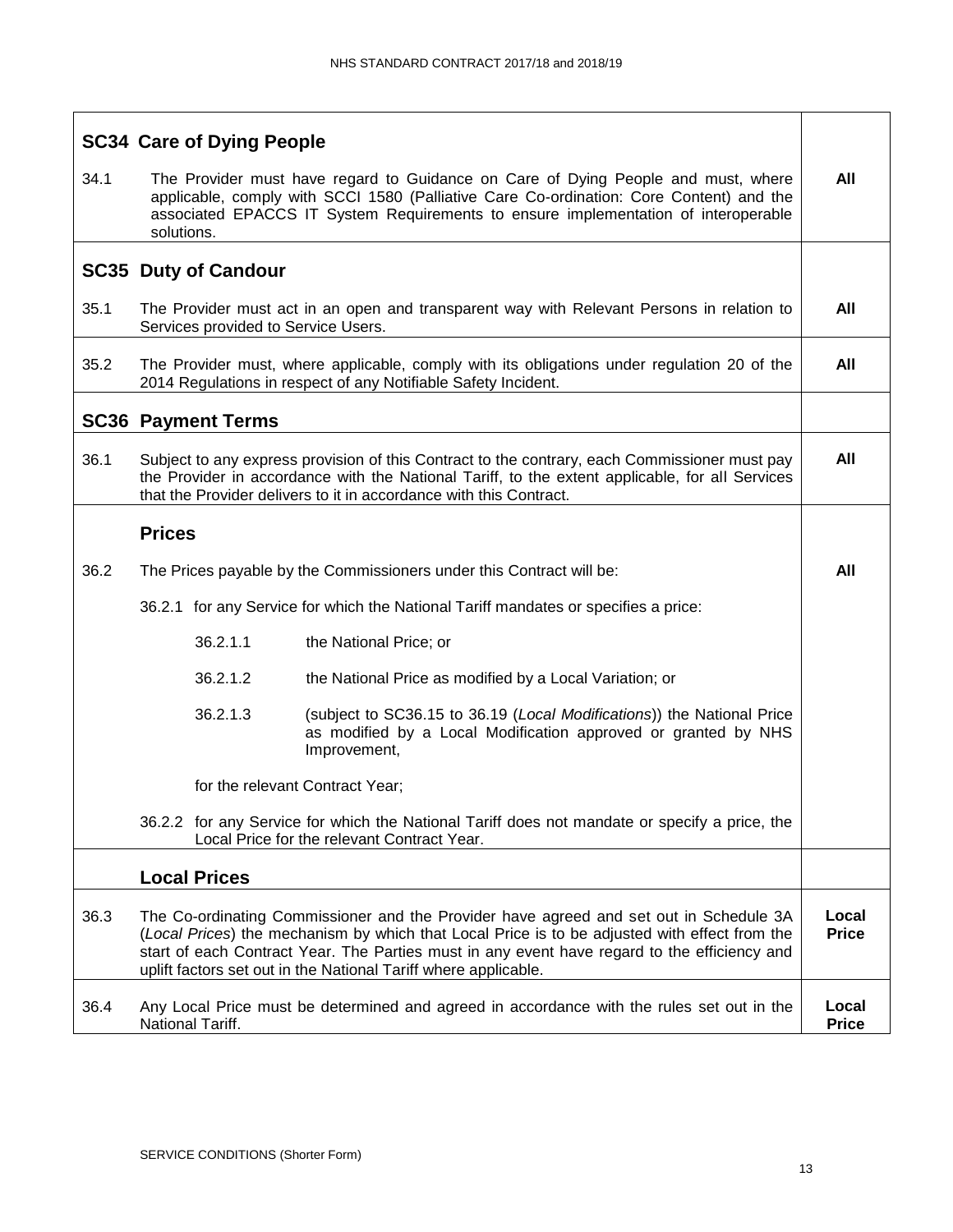| 36.5  | The Co-ordinating Commissioner and the Provider must apply annually any adjustment<br>mechanism agreed and documented in Schedule 3A (Local Prices). Where no adjustment<br>mechanism has been agreed, the Co-ordinating Commissioner and the Provider must review<br>and agree before the start of each Contract Year the Local Price to apply to the following<br>Contract Year, having regard to the efficiency and uplift factors set out in the National Tariff<br>where applicable. In either case the Local Price as adjusted or agreed will apply to the<br>following Contract Year. | Local<br><b>Price</b>           |
|-------|----------------------------------------------------------------------------------------------------------------------------------------------------------------------------------------------------------------------------------------------------------------------------------------------------------------------------------------------------------------------------------------------------------------------------------------------------------------------------------------------------------------------------------------------------------------------------------------------|---------------------------------|
| 36.6  | If the Co-ordinating Commissioner and the Provider fail to review or agree any Local Price for<br>the following Contract Year by the date 2 months before the start of that Contract Year, or<br>there is a dispute as to the application of any agreed adjustment mechanism, either may refer<br>the matter to Dispute Resolution for escalated negotiation and then (failing agreement)<br>mediation.                                                                                                                                                                                      | Local<br><b>Price</b>           |
| 36.7  | If on or following completion of the mediation process the Co-ordinating Commissioner and the<br>Provider still cannot agree any Local Price for the following Contract Year, within 10<br>Operational Days of completion of the mediation process either the Co-ordinating<br>Commissioner or the Provider may terminate the affected Services by giving the other not less<br>than 6 months' written notice.                                                                                                                                                                               | Local<br><b>Price</b>           |
| 36.8  | If any Local Price has not been agreed or determined in accordance with SC36.5 and 36.6<br>before the start of a Contract Year then the Local Price will be that which applied for the<br>previous Contract Year increased or decreased in accordance with the efficiency and uplift<br>factors set out in the National Tariff. The application of these prices will not affect the right to<br>terminate this Contract as a result of non-agreement of a Local Prices under SC36.7.                                                                                                         | Local<br><b>Price</b>           |
| 36.9  | All Local Prices and any annual adjustment mechanism agreed in respect of them must be<br>recorded in Schedule 3A (Local Prices). Where the Co-ordinating Commissioner and the<br>Provider have agreed to depart from an applicable national currency that agreement must be<br>submitted by the Co-ordinating Commissioner to NHS Improvement in accordance with the<br>National Tariff.                                                                                                                                                                                                    | Local<br><b>Price</b>           |
|       | <b>Local Variations</b>                                                                                                                                                                                                                                                                                                                                                                                                                                                                                                                                                                      |                                 |
| 36.10 | The Co-ordinating Commissioner and the Provider may agree a Local Variation for one or<br>more Contract Years or for the duration of this Contract.                                                                                                                                                                                                                                                                                                                                                                                                                                          | <b>National</b><br><b>Price</b> |
|       | 36.11 The agreement of any Local Variation must be in accordance with the rules set out in the<br>National Tariff.                                                                                                                                                                                                                                                                                                                                                                                                                                                                           | <b>National</b><br><b>Price</b> |
| 36.12 | If the Co-ordinating Commissioner and the Provider agree any Local Variation for a period less<br>than the duration (or remaining duration) of this Contract, the relevant Price must be reviewed<br>before the expiry of the last Contract Year to which the Local Variation applies.                                                                                                                                                                                                                                                                                                       | <b>National</b><br><b>Price</b> |
| 36.13 | If the Co-ordinating Commissioner and the Provider fail to review or agree any Local Variation<br>to apply to the following Contract Year, the Price payable for the relevant Service for the<br>following Contract Year will be the National Price.                                                                                                                                                                                                                                                                                                                                         | <b>National</b><br><b>Price</b> |
| 36.14 | Each Local Variation must be recorded in Schedule 3B (Local Variations), submitted by the<br>Co-ordinating Commissioner to NHS Improvement in accordance with the National Tariff and<br>published in accordance with section 116(3) of the 2012 Act.                                                                                                                                                                                                                                                                                                                                        | <b>National</b><br><b>Price</b> |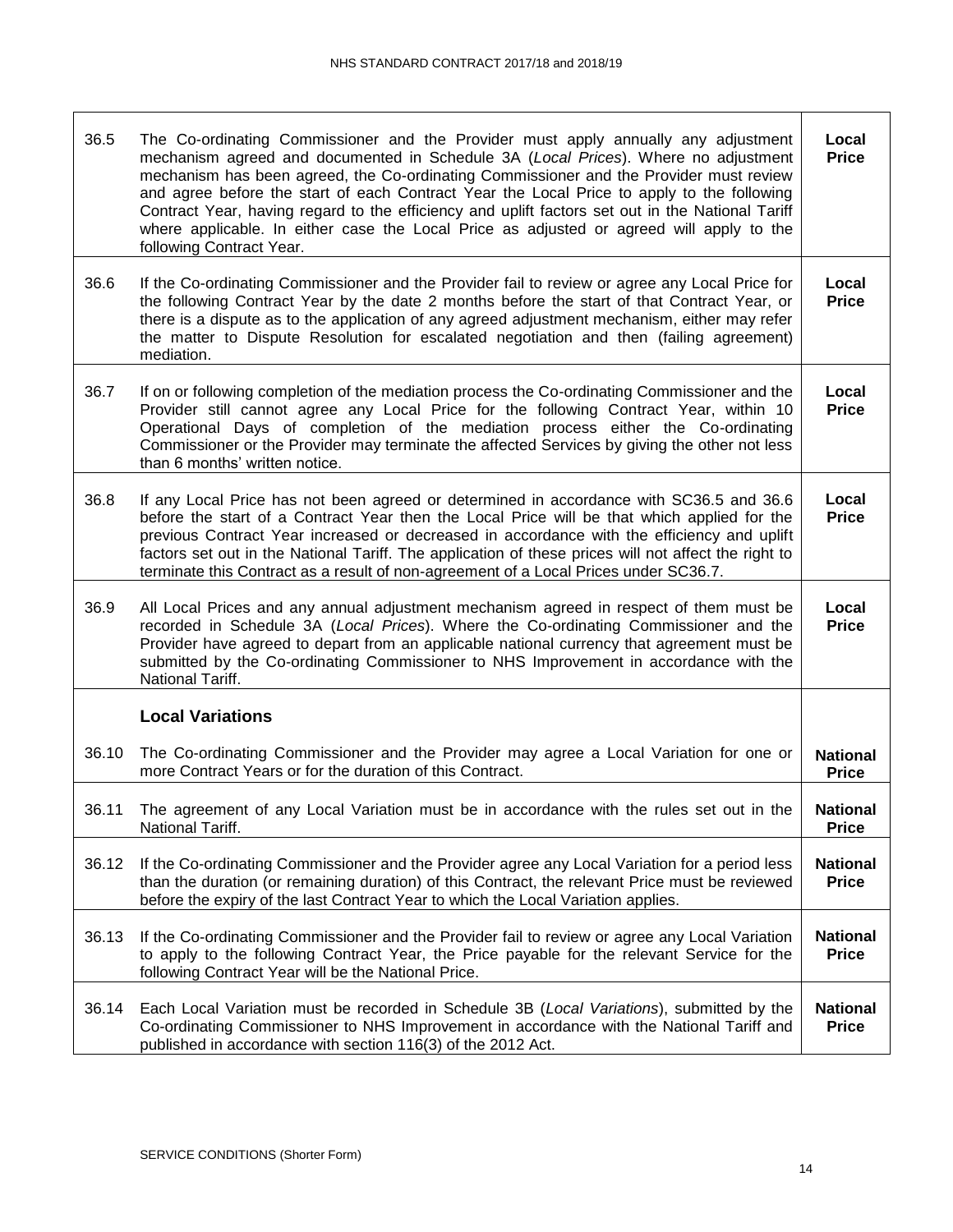|       | <b>Local Modifications</b>                                                                                                                                                                                                                                                                                                                                                                                                                                                                                                                                                                                                                                                                                                                                                                                                                     |                                 |
|-------|------------------------------------------------------------------------------------------------------------------------------------------------------------------------------------------------------------------------------------------------------------------------------------------------------------------------------------------------------------------------------------------------------------------------------------------------------------------------------------------------------------------------------------------------------------------------------------------------------------------------------------------------------------------------------------------------------------------------------------------------------------------------------------------------------------------------------------------------|---------------------------------|
| 36.15 | The Co-ordinating Commissioner and the Provider may agree (or NHS Improvement may<br>determine) a Local Modification in accordance with the National Tariff.                                                                                                                                                                                                                                                                                                                                                                                                                                                                                                                                                                                                                                                                                   | <b>National</b><br><b>Price</b> |
| 36.16 | Any Local Modification agreed and proposed by the Co-ordinating Commissioner and the<br>Provider must be submitted for approval by NHS Improvement in accordance with the National<br>Tariff. If NHS Improvement approves the application, the Price payable for the relevant Service<br>will be the National Price as modified in accordance with the Local Modification specified in<br>NHS Improvement's notice of approval. The date on which that Local Modification takes effect<br>and its duration will be as specified in that notice. Pending NHS Improvement's approval of an<br>agreed and proposed Local Modification, the Price payable for the relevant Service will be the<br>National Price as modified by the Local Modification submitted to NHS Improvement.                                                               | <b>National</b><br><b>Price</b> |
| 36.17 | If the Co-ordinating Commissioner and the Provider have failed to agree and propose a Local<br>Modification, the Provider may apply to NHS Improvement to determine a Local Modification. If<br>NHS Improvement determines a Local Modification, the Price payable for the relevant Service<br>will be the National Price as modified in accordance with the Local Modification specified in<br>NHS Improvement's notice of decision. The date on which that Local Modification takes effect<br>and its duration will be as specified in that notice. Pending NHS Improvement's determination<br>of a Local Modification, the Price payable for the relevant Service will be the National Price<br>(subject to any Local Variation which may have been agreed in accordance with SC36.10 to<br>$36.14$ ).                                      | <b>National</b><br><b>Price</b> |
| 36.18 | If NHS Improvement has refused to approve an agreed and proposed Local Modification, the<br>Price payable for the relevant Service will be the National Price (subject to any Local Variation<br>which may be agreed in accordance with SC36.10 to 36.14), and the Co-ordinating<br>Commissioner and the Provider must agree an appropriate mechanism for the adjustment and<br>reconciliation of the relevant Price to effect the reversion to the National Price (subject to any<br>Local Variation which may have been agreed in accordance with SC36.10 to 36.14). If NHS<br>Improvement has refused an application by the Provider for a Local Modification, the Price<br>payable for the relevant Service will be the National Price (subject to any Local Variation which<br>may have been agreed in accordance with SC36.10 to 36.14). | <b>National</b><br><b>Price</b> |
| 36.19 | Each Local Modification agreement and each application for determination of a Local<br>Modification must be submitted to NHS Improvement in accordance with section 124 or section<br>125 of the 2012 Act (as appropriate) and the National Tariff. Each Local Modification<br>agreement and each Local Modification approved or determined by NHS Improvement must<br>be recorded in Schedule 3C (Local Modifications).                                                                                                                                                                                                                                                                                                                                                                                                                       | <b>National</b><br><b>Price</b> |
|       | Payment where the Parties have agreed an Expected Annual Contract<br><b>Value</b>                                                                                                                                                                                                                                                                                                                                                                                                                                                                                                                                                                                                                                                                                                                                                              |                                 |
| 36.20 | Each Commissioner must make payments on account to the Provider in accordance with the<br>provisions of SC36.21 or if applicable SC36.22 and 36.23.                                                                                                                                                                                                                                                                                                                                                                                                                                                                                                                                                                                                                                                                                            | <b>EACV</b><br>agreed           |
| 36.21 | The Provider must supply to each Commissioner a monthly invoice at least 10 Operational<br>Days before the first day of each month, setting out the amount to be paid by that<br>Commissioner for that month. The amount to be paid will be one twelfth of the individual<br>Expected Annual Contract Value for the Commissioner. Subject to receipt of the invoice, on<br>the first day of each month beginning on or after the Service Commencement Date each<br>Commissioner must pay that amount to the Provider.                                                                                                                                                                                                                                                                                                                          | <b>EACV</b><br>agreed           |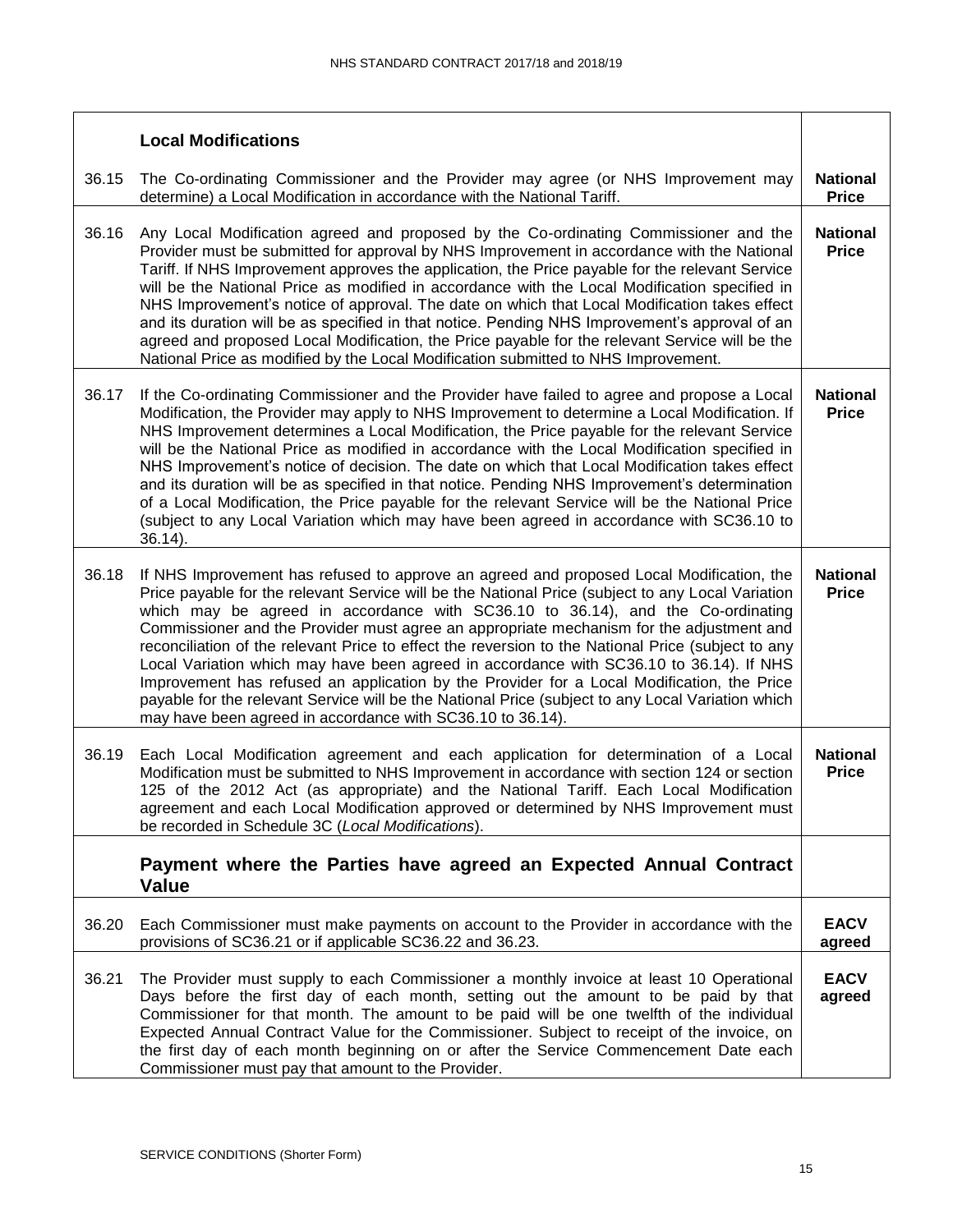| 36.22 | In order to confirm the actual sums payable for Services delivered, the Provider must provide a<br>separate reconciliation account for each Commissioner for each month showing the aggregate<br>and a breakdown of the Prices for all Services delivered and completed in that month. Each<br>reconciliation account must be based on the information submitted by the Provider to the Co-<br>ordinating Commissioner under SC28 (Information Requirements) and must be sent by the<br>Provider to the relevant Commissioner (or, where payments are to be aggregated, to the Co-<br>ordinating Commissioner) within 25 Operational Days after the end of the month to which it<br>relates.                                                     | <b>EACV</b><br>agreed    |
|-------|--------------------------------------------------------------------------------------------------------------------------------------------------------------------------------------------------------------------------------------------------------------------------------------------------------------------------------------------------------------------------------------------------------------------------------------------------------------------------------------------------------------------------------------------------------------------------------------------------------------------------------------------------------------------------------------------------------------------------------------------------|--------------------------|
|       | 36.23 For the avoidance of doubt, there will be no reconciliation in relation to Block Arrangements.                                                                                                                                                                                                                                                                                                                                                                                                                                                                                                                                                                                                                                             | <b>EACV</b><br>agreed    |
| 36.24 | Each Commissioner must either agree the reconciliation account produced in accordance with<br>SC36.22 or wholly or partially contest the reconciliation account in accordance with SC36.34.<br>No Commissioner may unreasonably withhold or delay its agreement to a reconciliation<br>account.                                                                                                                                                                                                                                                                                                                                                                                                                                                  | <b>EACV</b><br>agreed    |
| 36.25 | A Commissioner's agreement of a reconciliation account (or where agreed in part in relation to<br>that part) will trigger a reconciliation payment by the relevant Commissioner (or, where<br>payments are to be aggregated, by the Co-ordinating Commissioner) to the Provider or by the<br>Provider to the relevant Commissioner (or, where payments are to be aggregated, to the Co-<br>ordinating Commissioner), as appropriate. The Provider must provide to the Commissioner (or<br>the Co-ordinating Commissioner) an invoice or credit note (as appropriate) within 5<br>Operational Days of that agreement and payment must be made within 10 Operational Days<br>following the receipt of the invoice or the issue of the credit note. | <b>EACV</b><br>agreed    |
|       | Payment where the Parties have not agreed an Expected Annual Contract<br><b>Value in relation to any Services</b>                                                                                                                                                                                                                                                                                                                                                                                                                                                                                                                                                                                                                                |                          |
| 36.26 | In respect of Services for which the Parties have not agreed an Expected Annual Contract<br>Value, the Provider must issue an invoice within 15 Operational Days after the end of each<br>month to each Commissioner (or, where payments are to be aggregated, to the Co-ordinating<br>Commissioner) in respect of Services provided to that Commissioner in that month. Subject to<br>SC36.34 the Commissioner (or, where payments are to be aggregated, the Co-ordinating<br>Commissioner) must settle each invoice within 10 Operational Days of receipt of the invoice.                                                                                                                                                                      | <b>No EACV</b><br>agreed |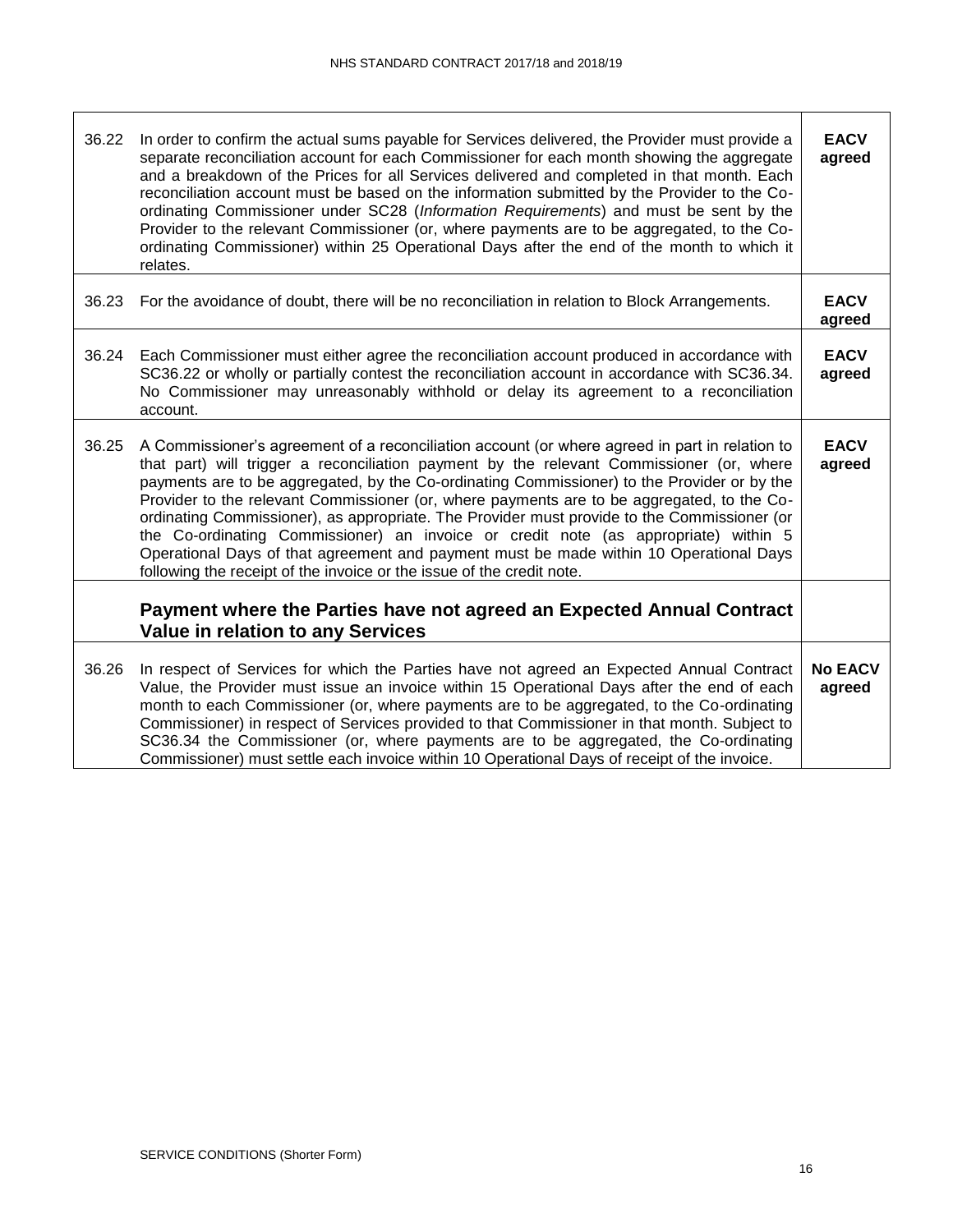|       |                                                                                                                                                                                                                                                                                                                                                                                                                                                                                                                                                                                                                                                                             |           | <b>National Quality Requirements and Local Quality Requirements</b>                                                                                                                                                                                                                                                                                                                                                                                                                  |     |
|-------|-----------------------------------------------------------------------------------------------------------------------------------------------------------------------------------------------------------------------------------------------------------------------------------------------------------------------------------------------------------------------------------------------------------------------------------------------------------------------------------------------------------------------------------------------------------------------------------------------------------------------------------------------------------------------------|-----------|--------------------------------------------------------------------------------------------------------------------------------------------------------------------------------------------------------------------------------------------------------------------------------------------------------------------------------------------------------------------------------------------------------------------------------------------------------------------------------------|-----|
| 36.27 | Subject to SC36.27A, if the Provider breaches any of the thresholds in respect of the<br>Operational Standards, the National Quality Requirements or the Local Quality Requirements<br>the Provider must repay to the relevant Commissioner or the relevant Commissioner must<br>deduct from payments due to the Provider (as appropriate), the relevant sums as determined<br>in accordance with Schedule 4A (Operational Standards and National Quality Requirements)<br>and/or Schedule 4C (Local Quality Requirements). The sums repaid or deducted under this<br>SC36.27 in respect of any Quarter will not in any event exceed 2.5% of the Actual Quarterly<br>Value. |           |                                                                                                                                                                                                                                                                                                                                                                                                                                                                                      |     |
|       |                                                                                                                                                                                                                                                                                                                                                                                                                                                                                                                                                                                                                                                                             |           | 36.27A If the Provider has been granted access to the general element of the <b>Provider</b> Sustainability<br>and Transformation Fund, and has, as a condition of access:                                                                                                                                                                                                                                                                                                           | All |
|       | 36.27A.1                                                                                                                                                                                                                                                                                                                                                                                                                                                                                                                                                                                                                                                                    | both, and | agreed with the national teams of NHS Improvement and NHS England an overall<br>financial control total and other associated conditions for either the Contract Year 1<br>April 2017 to 31 March 2018 or the Contract Year 1 April 2018 to 31 March 2019 or                                                                                                                                                                                                                          |     |
|       |                                                                                                                                                                                                                                                                                                                                                                                                                                                                                                                                                                                                                                                                             |           | 36.27A.2 (where required by those bodies):                                                                                                                                                                                                                                                                                                                                                                                                                                           |     |
|       |                                                                                                                                                                                                                                                                                                                                                                                                                                                                                                                                                                                                                                                                             | 36.27A2.1 | agreed with those bodies and with the Commissioners specific<br>performance trajectories to be achieved during either the Contract<br>Year 1 April 2017 to 31 March 2018 or the Contract Year 1 April 2018<br>to 31 March 2019-or both (as set out in an SDIP contained or referred<br>to in Schedule 2G (Other Local Agreements, Policies and<br>Procedures));and/or                                                                                                                |     |
|       |                                                                                                                                                                                                                                                                                                                                                                                                                                                                                                                                                                                                                                                                             | 36.27A2.2 | submitted to those bodies assurance statements setting out<br>commitments on performance against specific Operational Standards<br>and National Quality Requirements to be achieved during either the<br>Contract Year 1 April 2017 to 31 March 2018 or the Contract Year 1<br>April 2018 to 31 March 2019 or both which have been accepted by<br>those bodies (as set out in an SDIP contained or referred to in<br>Schedule 2G (Other Local Agreements, Policies and Procedures)), |     |
|       | no repayment will be required to be made, nor any deduction made, in relation to any breach<br>of any threshold which occurs during anythat Contract Year-or Contract Years for which such<br>financial control totals and specific performance trajectories have been agreed and/or such<br>assurance statements have been submitted and accepted in respect of any Operational<br>Standard shown in bold italics in Schedule 4A (Operational Standards and National Quality<br>Requirements).                                                                                                                                                                             |           |                                                                                                                                                                                                                                                                                                                                                                                                                                                                                      |     |
| 36.28 | Intentionally omitted.                                                                                                                                                                                                                                                                                                                                                                                                                                                                                                                                                                                                                                                      |           |                                                                                                                                                                                                                                                                                                                                                                                                                                                                                      |     |
|       | <b>Statutory and Other Charges</b>                                                                                                                                                                                                                                                                                                                                                                                                                                                                                                                                                                                                                                          |           |                                                                                                                                                                                                                                                                                                                                                                                                                                                                                      |     |
| 36.29 | Where applicable, the Provider must administer all statutory benefits to which the Service User<br>is entitled and within a maximum of 20 Operational Days following receipt of an appropriate<br>invoice the relevant Commissioner must reimburse the Provider any statutory benefits correctly<br>administered.                                                                                                                                                                                                                                                                                                                                                           |           |                                                                                                                                                                                                                                                                                                                                                                                                                                                                                      | All |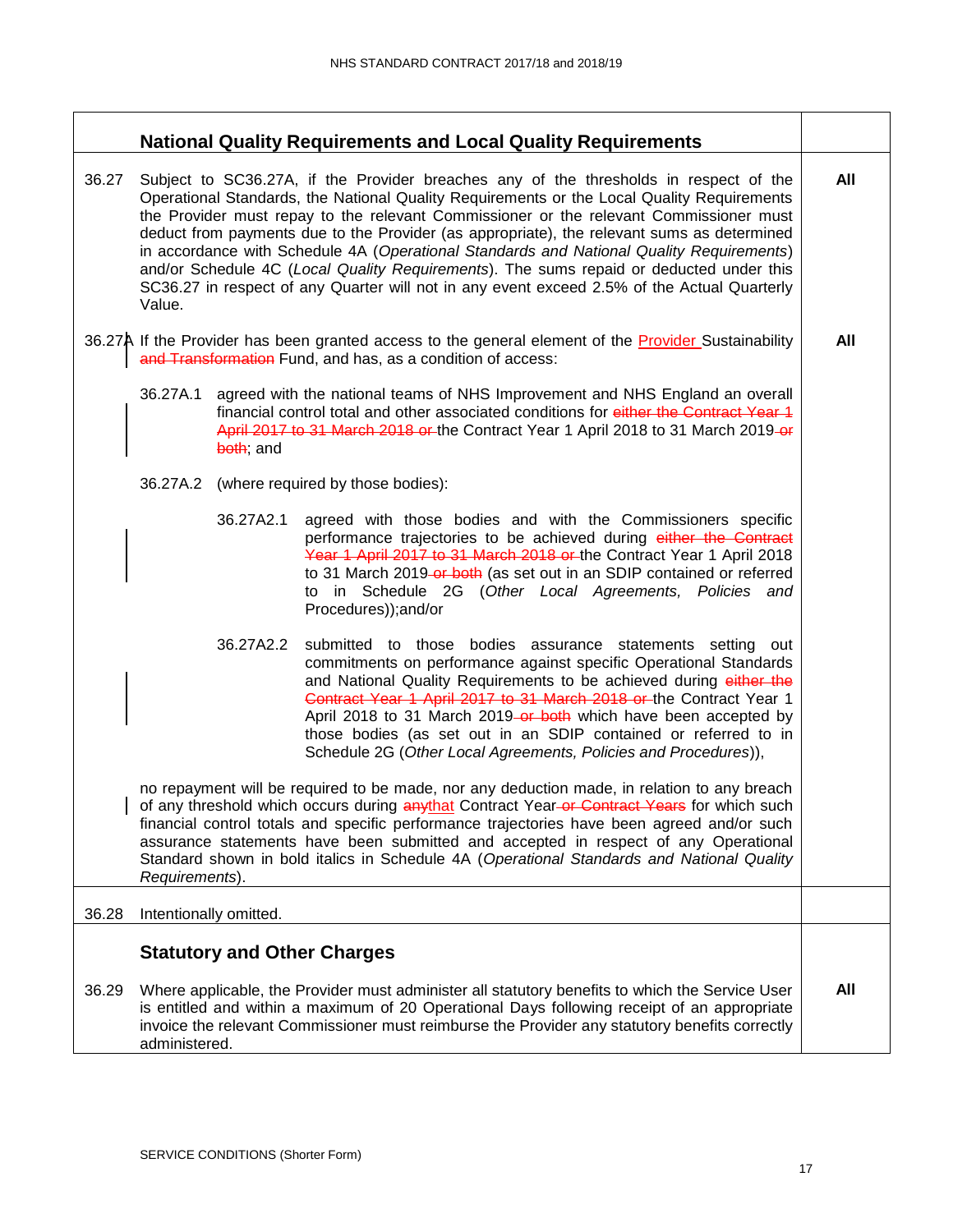| 36.30 | The Provider must administer and collect all statutory charges which the Service User is liable<br>to pay and which may lawfully be made in relation to the provision of the Services, and must<br>account to whoever the Co-ordinating Commissioner reasonably directs in respect of those<br>charges.                                                                                                                                                                                  |                                                                                                                                                                                                                                                                                                                                                                                                                                                                 |  |  |
|-------|------------------------------------------------------------------------------------------------------------------------------------------------------------------------------------------------------------------------------------------------------------------------------------------------------------------------------------------------------------------------------------------------------------------------------------------------------------------------------------------|-----------------------------------------------------------------------------------------------------------------------------------------------------------------------------------------------------------------------------------------------------------------------------------------------------------------------------------------------------------------------------------------------------------------------------------------------------------------|--|--|
| 36.31 | The Parties acknowledge the requirements and intent of the Overseas Visitor Charging<br>Regulations and Overseas Visitor Charging Guidance, and accordingly:                                                                                                                                                                                                                                                                                                                             |                                                                                                                                                                                                                                                                                                                                                                                                                                                                 |  |  |
|       | 36.31.1 the Provider must comply with all applicable Law and Guidance (including the<br>Overseas Visitor Charging Regulations, the Overseas Visitor Charging Guidance and<br>the Who Pays? Guidance) in relation to the identification of and collection of charges<br>from Chargeable Overseas Visitors, including the reporting of unpaid NHS debts in<br>respect of Services provided to non-EEA national Chargeable Overseas Visitors to the<br>Department of Health;                |                                                                                                                                                                                                                                                                                                                                                                                                                                                                 |  |  |
|       |                                                                                                                                                                                                                                                                                                                                                                                                                                                                                          | 36.31.2 if the Provider has failed to take all reasonable steps to:                                                                                                                                                                                                                                                                                                                                                                                             |  |  |
|       | 36.31.2.1                                                                                                                                                                                                                                                                                                                                                                                                                                                                                | identify a Chargeable Overseas Visitor; or                                                                                                                                                                                                                                                                                                                                                                                                                      |  |  |
|       | 36.31.2.2                                                                                                                                                                                                                                                                                                                                                                                                                                                                                | recover charges from the Chargeable Overseas Visitor or other person<br>liable to pay charges in respect of that Chargeable Overseas Visitor<br>under the Overseas Visitor Charging Regulations,                                                                                                                                                                                                                                                                |  |  |
|       |                                                                                                                                                                                                                                                                                                                                                                                                                                                                                          | no Commissioner will be liable to make any payment to the Provider in respect of any<br>Services delivered to that Chargeable Overseas Visitor and where such a payment<br>has been made the Provider must refund it to the relevant Commissioner;                                                                                                                                                                                                              |  |  |
|       | 36.31.3 (subject to SC36.31.2) each Commissioner must pay the Provider, in accordance with<br>all applicable Law and Guidance (including the Overseas Visitor Charging Regulations,<br>Overseas Visitor Charging Guidance and Who Pays? Guidance), the appropriate<br>contribution on account for all Services delivered by the Provider in accordance with<br>this Contract to any Chargeable Overseas Visitor in respect of whom that<br>Commissioner is the Responsible Commissioner; |                                                                                                                                                                                                                                                                                                                                                                                                                                                                 |  |  |
|       | Pays? Guidance);                                                                                                                                                                                                                                                                                                                                                                                                                                                                         | 36.31.4 the Provider must refund to the relevant Commissioner any such contribution on<br>account if and to the extent that charges are collected from a Chargeable Overseas<br>Visitor or other person liable to pay charges in respect of that Chargeable Overseas<br>Visitor, in accordance with all applicable Law and Guidance (including Overseas<br>Visitor Charging Regulations, Overseas Visitor Charging Guidance and the Who                         |  |  |
|       |                                                                                                                                                                                                                                                                                                                                                                                                                                                                                          | 36.31.5 the Provider must make full use of existing mechanisms designed to increase the rates<br>of recovery of the cost of Services provided to overseas visitors insured by another<br>EEA state, including the EEA reporting portal for EHIC and S2 activity; and                                                                                                                                                                                            |  |  |
|       |                                                                                                                                                                                                                                                                                                                                                                                                                                                                                          | 36.31.6 each Commissioner must pay the Provider, in accordance with all applicable Law and<br>Guidance (including Overseas Visitor Charging Regulations, Overseas Visitor<br>Charging Guidance and the Who Pays? Guidance), the appropriate sum for all<br>Services delivered by the Provider to any overseas visitor in respect of whom that<br>Commissioner is the Responsible Commissioner and which have been reported<br>through the EEA reporting portal. |  |  |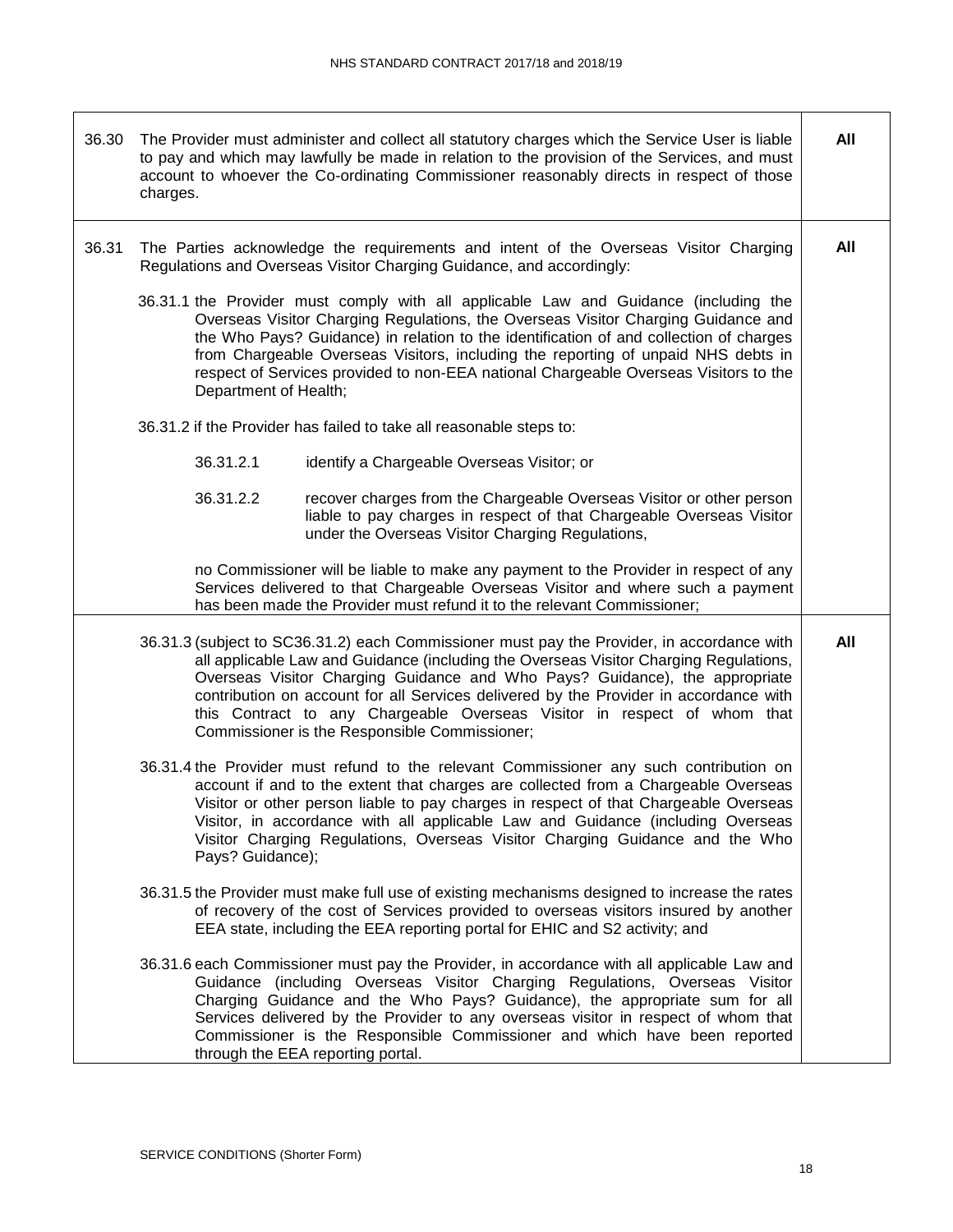| 36.32 | In its performance of this Contract the Provider must not provide or offer to a Service User any<br>clinical or medical services for which any charges would be payable by the Service User<br>except in accordance with this Contract, the Law and/or Guidance.                                                                                                                                                                                                                                                                  | All |
|-------|-----------------------------------------------------------------------------------------------------------------------------------------------------------------------------------------------------------------------------------------------------------------------------------------------------------------------------------------------------------------------------------------------------------------------------------------------------------------------------------------------------------------------------------|-----|
|       | <b>VAT</b>                                                                                                                                                                                                                                                                                                                                                                                                                                                                                                                        |     |
| 36.33 | Payment is exclusive of any applicable VAT for which the Commissioners will be additionally<br>liable to pay the Provider upon receipt of a valid tax invoice at the prevailing rate in force from<br>time to time.                                                                                                                                                                                                                                                                                                               | All |
|       | <b>Contested Payments</b>                                                                                                                                                                                                                                                                                                                                                                                                                                                                                                         |     |
| 36.34 | If a Party contests all or any part of any payment calculated in accordance with this SC36:                                                                                                                                                                                                                                                                                                                                                                                                                                       | All |
|       | 36.34.1 the contesting Party must (as appropriate):                                                                                                                                                                                                                                                                                                                                                                                                                                                                               |     |
|       | 36.34.1.1 within 5 Operational Days of the receipt of a reconciliation account in<br>accordance with SC36.22; or                                                                                                                                                                                                                                                                                                                                                                                                                  |     |
|       | 36.34.1.2 within 5 Operational Days of the receipt by that Party of an invoice in<br>accordance with SC36.26,                                                                                                                                                                                                                                                                                                                                                                                                                     |     |
|       | notify the other Party or Parties, setting out in reasonable detail the reasons for<br>contesting that account or invoice (as applicable), and in particular identifying which<br>elements are contested and which are not contested; and                                                                                                                                                                                                                                                                                         |     |
|       | 36.34.2 any uncontested amount must be paid in accordance with this Contract by the Party<br>from whom it is due; and                                                                                                                                                                                                                                                                                                                                                                                                             |     |
|       | 36.34.3 if the matter has not been resolved within 20 Operational Days of the date of<br>notification under SC36.34.1, the contesting Party must refer the matter to Dispute<br>Resolution,                                                                                                                                                                                                                                                                                                                                       |     |
|       | and following the resolution of any Dispute referred to Dispute Resolution in accordance with<br>this SC36.34, insofar as any amount shall be agreed or determined to be payable the Provider<br>must immediately issue an invoice or credit note (as appropriate) for such amount. Any sum<br>due must be paid immediately together with interest calculated in accordance with SC36.35.<br>For the purposes of SC36.35 the date the amount was due will be the date it would have been<br>due had the amount not been disputed. |     |
|       | <b>Interest on Late Payments</b>                                                                                                                                                                                                                                                                                                                                                                                                                                                                                                  |     |
| 36.35 | Subject to any express provision of this Contract to the contrary (including without limitation the<br>Withholding and Retention of Payment Provisions), each Party will be entitled, in addition to<br>any other right or remedy, to receive interest at the applicable rate under the Late Payment of<br>Commercial Debts (Interest) Act 1998 on any payment not made from the day after the date on<br>which payment was due up to and including the date of payment.                                                          | All |
|       | <b>Set Off</b>                                                                                                                                                                                                                                                                                                                                                                                                                                                                                                                    |     |
| 36.36 | Whenever any sum is due from one Party to another as a consequence of reconciliation under<br>this SC36 or Dispute Resolution or otherwise, the Party due to be paid that sum may deduct it<br>from any amount that it is due to pay the other, provided that it has given 5 Operational Days'<br>notice of its intention to do so.                                                                                                                                                                                               | All |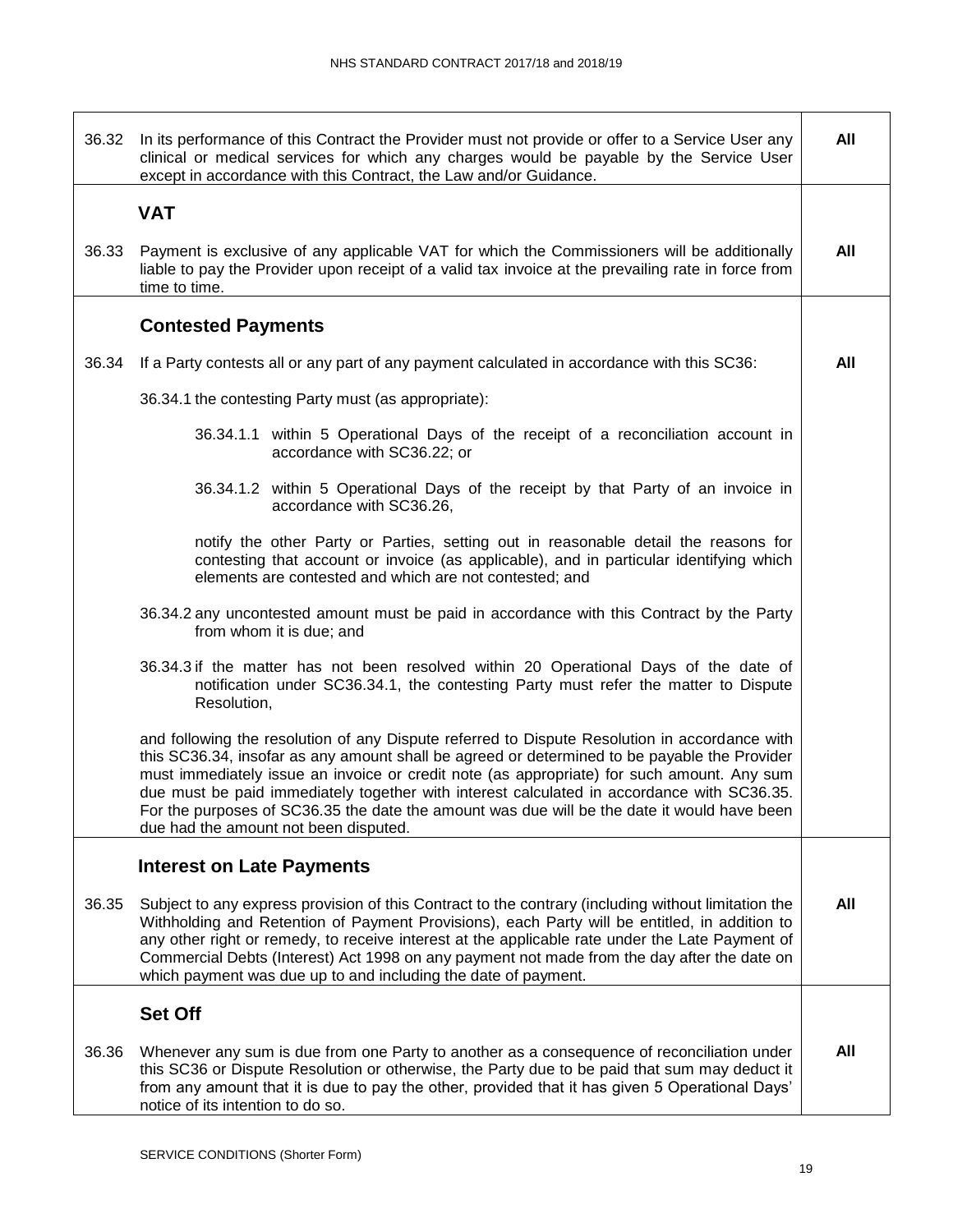|       | <b>Invoice Validation</b>                                                                                                                                                                                                                                                                                                                                                             |     |
|-------|---------------------------------------------------------------------------------------------------------------------------------------------------------------------------------------------------------------------------------------------------------------------------------------------------------------------------------------------------------------------------------------|-----|
| 36.37 | The Parties must comply with Law and Guidance (including Who Pays? Guidance and Invoice<br>Validation Guidance) in respect of the use of data in the preparation and validation of invoices.                                                                                                                                                                                          | All |
|       | <b>Submission of Invoices</b>                                                                                                                                                                                                                                                                                                                                                         |     |
| 36.38 | The Provider must use all reasonable endeavours to submit all invoices via the e-Invoicing<br>Platform in accordance with e-Invoicing Guidance or via an alternative PEPPOL-compliant e-<br>invoicing system.                                                                                                                                                                         | All |
|       | <b>Nationally Contracted Products Programme</b>                                                                                                                                                                                                                                                                                                                                       |     |
| 36.39 | Where it is an NHS Trust or an NHS Foundation Trust, the Provider must use all reasonable<br>endeavours to co-operate with NHS Improvement and NHS Supply Chain to implement in full<br>the requirements of the Nationally Contracted Products Programme.                                                                                                                             | All |
|       | <b>QUALITY REQUIREMENTS AND INCENTIVE SCHEMES</b>                                                                                                                                                                                                                                                                                                                                     |     |
|       | <b>SC37 Local Quality Requirements</b>                                                                                                                                                                                                                                                                                                                                                |     |
| 37.1  | The Parties must comply with their duties under the Law to improve the quality of clinical<br>and/or care services for Service Users.                                                                                                                                                                                                                                                 | All |
| 37.2  | Nothing in this Contract is intended to prevent this Contract from setting higher quality<br>requirements than those laid down under NHS Improvement's Licence (if any) or required by<br>any relevant Regulatory or Supervisory Body.                                                                                                                                                | All |
| 37.3  | Before the start of each Contract Year, the Co-ordinating Commissioner and the Provider will<br>agree the Local Quality Requirements that are to apply in respect of that Contract Year. In<br>order to secure continual improvement in the quality of the Services, those Local Quality<br>Requirements must not, except in exceptional circumstances, be lower or less onerous than | All |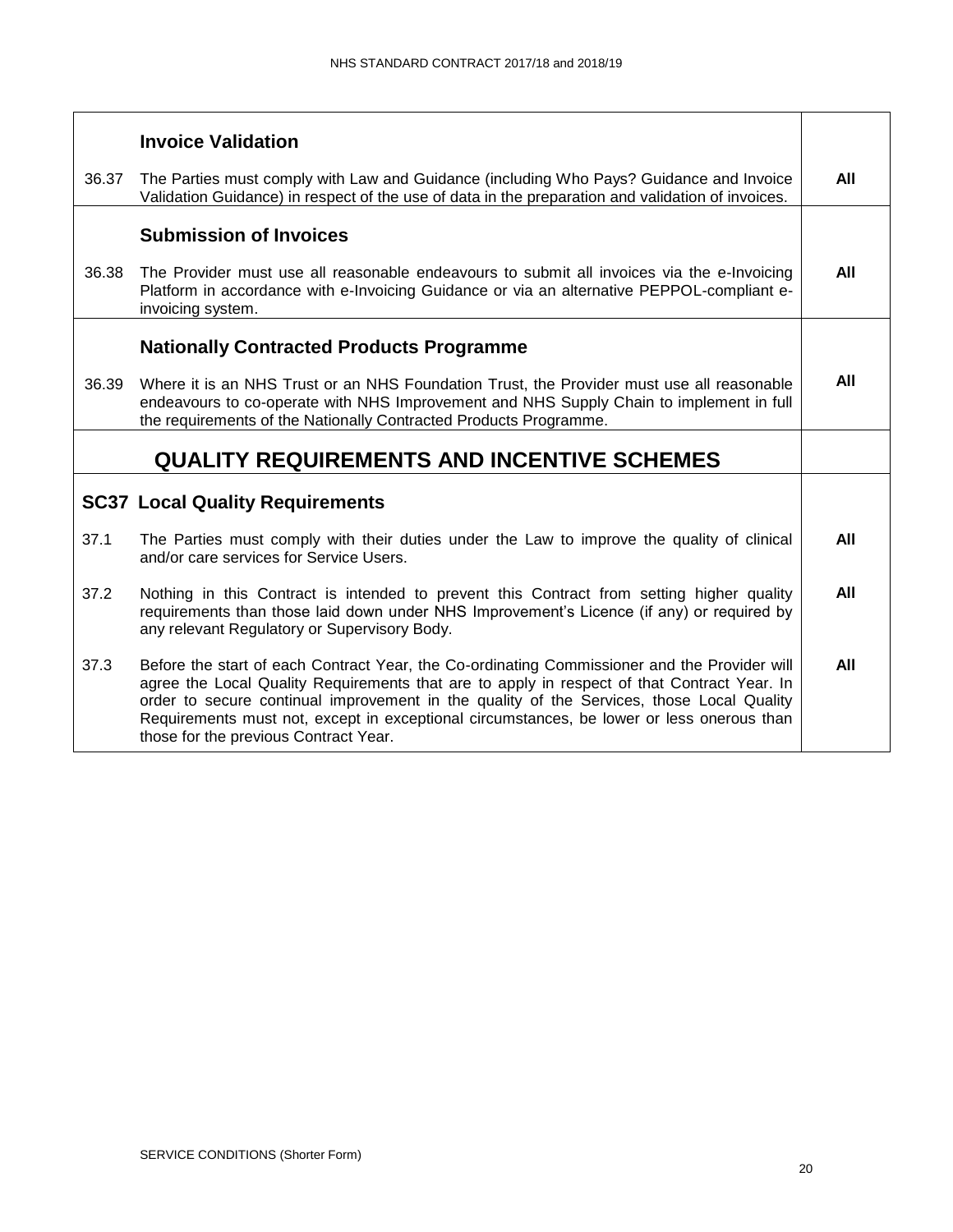|      |                                                                                                                                                                                                                                                                                                                                                                                                                                                                  | <b>SC38 Commissioning for Quality and Innovation (CQUIN)</b>                                                                                                                                                                                                             |     |  |
|------|------------------------------------------------------------------------------------------------------------------------------------------------------------------------------------------------------------------------------------------------------------------------------------------------------------------------------------------------------------------------------------------------------------------------------------------------------------------|--------------------------------------------------------------------------------------------------------------------------------------------------------------------------------------------------------------------------------------------------------------------------|-----|--|
| 38.1 | Where and as required by CQUIN Guidance, the Parties must implement a performance<br>incentive scheme in accordance with CQUIN Guidance for each Contract Year or the<br>appropriate part of it.                                                                                                                                                                                                                                                                 |                                                                                                                                                                                                                                                                          |     |  |
| 38.2 |                                                                                                                                                                                                                                                                                                                                                                                                                                                                  | If the Provider has satisfied a CQUIN Indicator a CQUIN Payment calculated in accordance<br>with CQUIN Guidance will be payable by the Commissioners to the Provider in accordance<br>with CQUIN Table 1.                                                                |     |  |
|      |                                                                                                                                                                                                                                                                                                                                                                                                                                                                  | <b>CQUIN Performance Report</b>                                                                                                                                                                                                                                          |     |  |
| 38.3 | The Provider must submit to the Co-ordinating Commissioner a CQUIN Performance Report at<br>the frequency and otherwise in accordance with the National Requirements Reported Locally.<br>The Co-ordinating commissioner may raise with the Provider any queries it has on the content<br>of any CQUIN Performance Report.                                                                                                                                       |                                                                                                                                                                                                                                                                          |     |  |
|      |                                                                                                                                                                                                                                                                                                                                                                                                                                                                  | <b>CQUIN Account</b>                                                                                                                                                                                                                                                     |     |  |
| 38.4 |                                                                                                                                                                                                                                                                                                                                                                                                                                                                  | Within 20 Operational Days following the latest of:                                                                                                                                                                                                                      | All |  |
|      | 38.4.1                                                                                                                                                                                                                                                                                                                                                                                                                                                           | the end of the Contract Year; and                                                                                                                                                                                                                                        |     |  |
|      | 38.4.2                                                                                                                                                                                                                                                                                                                                                                                                                                                           | the agreement of the final reconciliation account under SC36 (Payment Terms);<br>and                                                                                                                                                                                     |     |  |
|      | 38.4.3                                                                                                                                                                                                                                                                                                                                                                                                                                                           | the agreement or resolution of all CQUIN Performance Reports in respect of that<br>Contract Year,                                                                                                                                                                        |     |  |
|      | the Provider must submit a CQUIN Account to the Co-ordinating Commissioner.                                                                                                                                                                                                                                                                                                                                                                                      |                                                                                                                                                                                                                                                                          |     |  |
| 38.5 | Within 5 Operational Days of receipt of the CQUIN Account the Co-ordinating Commissioner<br>must either agree it or wholly or partially contest it in accordance with SC38.7. The Co-<br>ordinating Commissioner's agreement of the CQUIN Account must not be unreasonably<br>withheld or delayed.                                                                                                                                                               |                                                                                                                                                                                                                                                                          |     |  |
| 38.6 | The Co-ordinating Commissioner's agreement of the CQUIN Account (or where agreed in part<br>in relation to that part) will trigger a payment by each relevant Commissioner to the Provider or<br>by the Provider to each relevant Commissioner (as appropriate). The Provider must supply to<br>each Commissioner an invoice within 5 Operational Days of the agreement and payment must<br>be made within 10 Operational Days following receipt of the invoice. |                                                                                                                                                                                                                                                                          |     |  |
| 38.7 |                                                                                                                                                                                                                                                                                                                                                                                                                                                                  | If the Co-ordinating Commissioner contests the CQUIN Account:                                                                                                                                                                                                            | All |  |
|      | 38.7.1                                                                                                                                                                                                                                                                                                                                                                                                                                                           | the Co-ordinating Commissioner must within 5 Operational Days notify the Provider<br>accordingly, setting out in reasonable detail the reasons for contesting the account,<br>and in particular identifying which elements are contested and which are not<br>contested; |     |  |
|      | 38.7.2                                                                                                                                                                                                                                                                                                                                                                                                                                                           | any uncontested amount identified in the CQUIN Account must be paid in<br>accordance with SC38.6; and                                                                                                                                                                    |     |  |